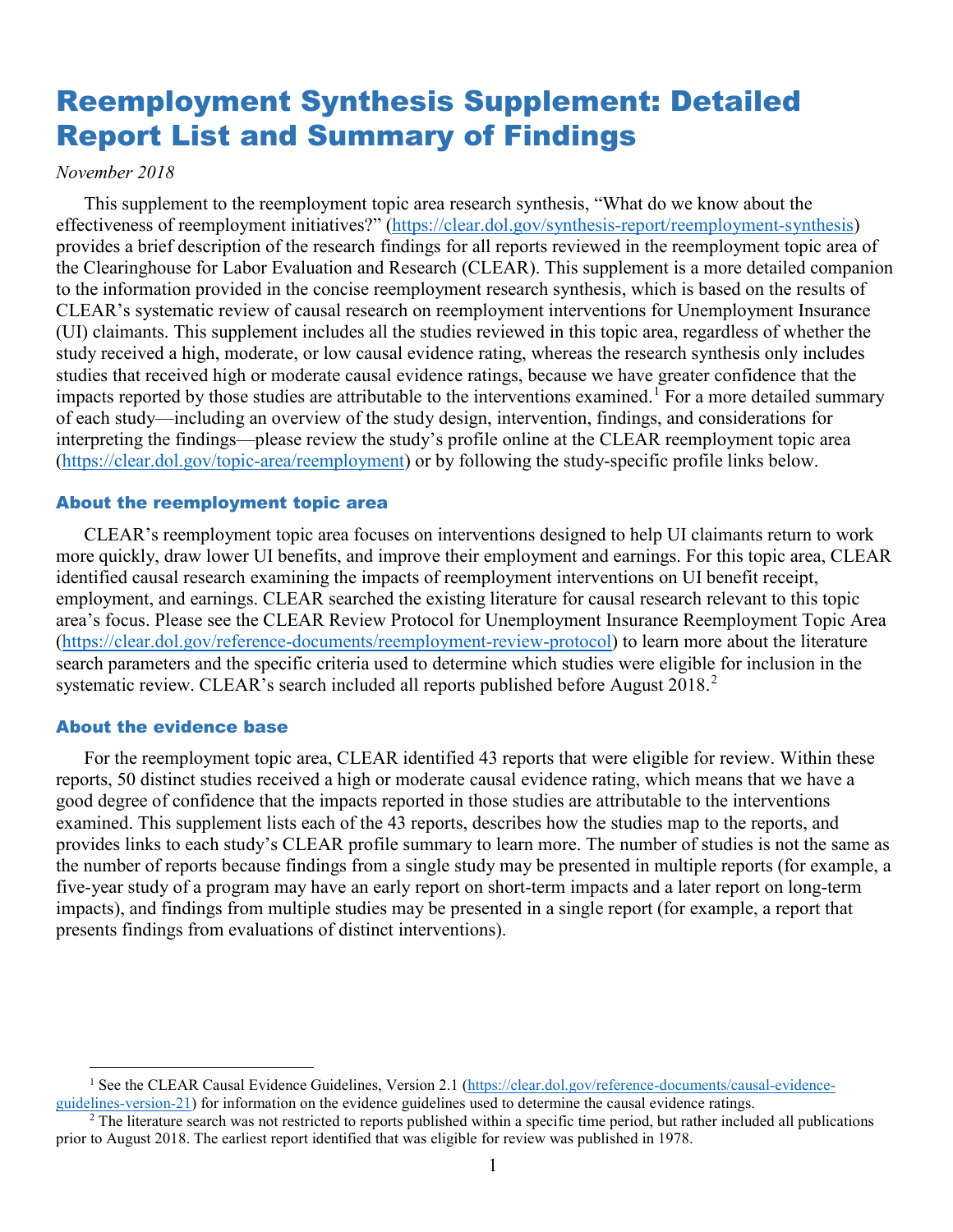The interventions examined in these studies fell into six categories (Table 1).<sup>[3](#page-1-0)</sup> We describe each intervention category in specific sections of this supplement. In addition, please see the reemployment synthesis [\(https://clear.dol.gov/synthesis-report/reemployment-synthesis\)](https://clear.dol.gov/synthesis-report/reemployment-synthesis) for a concise summary of these interventions along with a high-level discussion of what we know about their effectiveness based on existing research.

| Table 1. Overview of the evidence base |                |                |                                           |                |                                 |                |                |                |                            |                 |                |                |                                           |                 |                           |                |
|----------------------------------------|----------------|----------------|-------------------------------------------|----------------|---------------------------------|----------------|----------------|----------------|----------------------------|-----------------|----------------|----------------|-------------------------------------------|-----------------|---------------------------|----------------|
|                                        | 1              | $\overline{2}$ |                                           |                | $\overline{3}$                  |                |                |                | 4                          |                 |                | 5              |                                           | 6               |                           |                |
| <b>Intervention</b>                    | #              |                | <b>Reduction in UI</b><br>benefit receipt |                | <b>Short-term</b><br>employment |                |                |                | <b>Short-term earnings</b> |                 |                |                | Long-term<br>employ-<br>ment <sup>2</sup> |                 | Long-term<br>earnings $2$ |                |
| <b>REA</b>                             | 7              | 5 <sup>a</sup> | 2 <sup>c</sup>                            |                | 2 <sup>a</sup>                  | 3 <sup>c</sup> |                |                | 2 <sup>a</sup>             | 3 <sup>c</sup>  |                |                | 1 <sup>a</sup>                            |                 | 1 <sup>a</sup>            |                |
| <b>JSA services</b>                    | 15             | g <sub>a</sub> | 6 <sup>c</sup>                            |                | 2 <sup>a</sup>                  | $12^c$         |                |                | 3 <sup>a</sup>             | 7 <sup>c</sup>  |                |                | 2 <sup>a</sup>                            | 10 <sup>c</sup> | 2 <sup>a</sup>            | 6 <sup>c</sup> |
| <b>Reemployment bonuses</b>            | $14^{1}$       | 8 <sup>a</sup> | 6 <sup>c</sup>                            |                | 1 <sup>a</sup>                  | 4 <sup>c</sup> | 1 <sup>d</sup> |                | $2^a$                      | 10 <sup>c</sup> | 1 <sup>d</sup> |                |                                           | 1 <sup>c</sup>  |                           | 3 <sup>c</sup> |
| <b>Profiling</b>                       | 8              | 6 <sup>a</sup> | 1 <sup>c</sup>                            | 1 <sup>b</sup> | 1 <sup>a</sup>                  | 4 <sup>c</sup> |                | 2 <sup>b</sup> | 3 <sup>a</sup>             | 4 <sup>c</sup>  |                | 1 <sup>b</sup> | n.a.                                      | n.a.            | n.a.                      | n.a.           |
| More stringent contact<br>requirements | 4              | 3 <sup>a</sup> | 1 <sup>c</sup>                            |                | 1 <sup>a</sup>                  | 2 <sup>c</sup> |                |                |                            | 3 <sup>c</sup>  |                |                |                                           | 1 <sup>c</sup>  |                           | 1 <sup>c</sup> |
| Less stringent contact<br>requirements | $\overline{2}$ |                | 1 <sup>c</sup>                            | 1 <sup>b</sup> | 1 <sup>a</sup>                  | 1 <sup>c</sup> |                |                | 1 <sup>a</sup>             | 1 <sup>c</sup>  |                |                |                                           | 1 <sup>c</sup>  |                           | 1 <sup>c</sup> |

Key: <sup>a</sup> Indicates the number of studies that found at least one favorable impact in the outcome domain. These studies had at least one statistically significant favorable impact in the outcome domain and no statistically significant unfavorable impacts.

b Indicates the number of studies that found at least one unfavorable impact in the outcome domain. These studies had at least one statistically significant unfavorable impact in the outcome domain and no statistically significant favorable impacts.

Indicates the number of studies that found no statistically significant impacts in the outcome domain.

<sup>d</sup> Indicates the number of studies with mixed impacts in the outcome domain. These studies had some statistically significant favorable and some statistically significant unfavorable impacts in the outcome domain.

Finally, **n.a.** indicates that none of the studies examined these outcomes.

 $1$  One study has a reemployment bonus bundled with JSA services.

 $2$  Long-term outcomes are those measured more than one year after program entry.

#### REPORTS AND STUDIES OF REEMPLOYMENT INTERVENTIONS

This section of the supplement provides a completing listing of the reports and studies in this topic area. The section is organized in subsections corresponding to the six intervention categories listed in Table 1 and an additional section for other interventions:

- A. Reemployment and Eligibility Assessment (REA)
- B. Job search assistance (JSA) services
- C. Reemployment bonuses
- D. Profiling

 $\overline{a}$ 

- E. More stringent employer contact requirements
- F. Less stringent employer contact requirements

<span id="page-1-0"></span><sup>&</sup>lt;sup>3</sup> This table appears as Table 2 in the reemployment synthesis [\(https://clear.dol.gov/synthesis-report/reemployment-synthesis\)](https://clear.dol.gov/synthesis-report/reemployment-synthesis).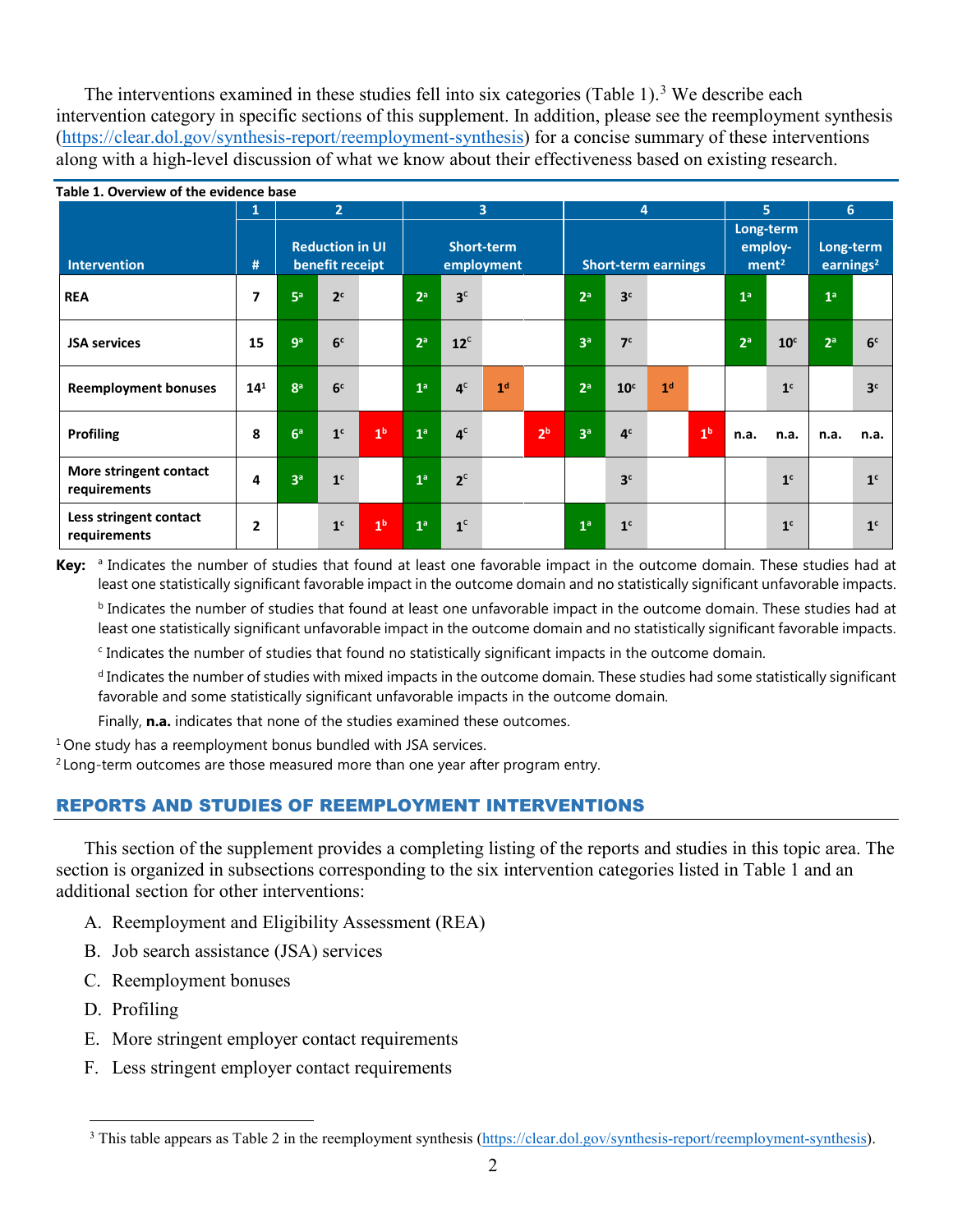In each subsection, we provide a brief description of each intervention listed in Table 1 and cite the reports examining the intervention and the studies contained in each report, with links to profiles that summarize each study. Some reports appear in more than one intervention subsection because the studies contained within them evaluated different reemployment interventions.

The reference list also includes additional sources and related reports for some of the studies reviewed. Related reports examine the same study as the listed study, but information from related reports was not used to complete the review of the listed study. In contrast, additional sources examine the same study as the listed study, and information from additional sources was used to complete the review of the listed study. In some cases, additional sources are the published versions of a working paper or research report. As noted below, some of these additional sources or related reports were not reviewed separately by CLEAR because they contained the same data and analyses as the reviewed study.

In subsection G, we provide a list of reports of studies that were not included in Table 1 or the reemployment synthesis [\(https://clear.dol.gov/synthesis-report/reemployment-synthesis\)](https://clear.dol.gov/synthesis-report/reemployment-synthesis) because they examined an intervention that was not primarily reemployment services or because all the studies of the intervention received a low causal evidence rating; while the studies may be useful for some purposes, we do not have confidence that the impacts reported by those studies are attributable to the interventions examined.

## A. Reemployment and Eligibility Assessment (REA)

**Overview:** UI claimants selected to participate in REA receive up to three mandatory in-person sessions in which workforce staff assess their eligibility for UI benefits, provide an orientation to the American Job Center and its services, share labor market information, develop a reemployment plan, and make referrals to additional services. Failure to attend these REA sessions can affect continuance of benefits. In 2015, the Reemployment Services and Eligibility Assessment program replaced REA, supplementing REA program services by providing direct reemployment services.Evidence reviewed on this intervention type included seven studies with high or moderate causal evidence and one study with low causal evidence. Results from the one study with low causal evidence were not included in the synthesis because the synthesis only included studies with high or moderate causal evidence ratings.

## **Included in the synthesis**

Benus, J., Poe-Yamagata, E., Wang, Y., & Blass, E. (2008). *Reemployment and Eligibility Assessment (REA) study, FY 2005 initiative: Final report*. Columbia, MD: IMPAQ International.

- Study 1: Minnesota Reemployment and Eligibility Assessment Initiative
	- No detectable impact on UI benefit receipt, short-term employment, or short-term earnings
	- Did not estimate impacts on long-term employment or long-term earnings
	- Causal evidence rating: Moderate
	- Access profile here: [https://clear.dol.gov/study/reemployment-and-eligibility-assessment-rea-study-fy-](https://clear.dol.gov/study/reemployment-and-eligibility-assessment-rea-study-fy-2005-initiative-final-report-benus-et-al)[2005-initiative-final-report-benus-et-al](https://clear.dol.gov/study/reemployment-and-eligibility-assessment-rea-study-fy-2005-initiative-final-report-benus-et-al)
- Study 2: Intensive Minnesota Reemployment and Eligibility Assessment Initiative
	- Favorable impacts on UI benefit receipt
	- No detectable impact on short-term employment or short-term earnings
	- Did not estimate impacts on long-term employment or long-term earnings
	- Causal evidence rating: Moderate
	- Access profile here: [https://clear.dol.gov/study/reemployment-and-eligibility-assessment-rea-study-fy-](https://clear.dol.gov/study/reemployment-and-eligibility-assessment-rea-study-fy-2005-initiative-final-report-benus-et-al)[2005-initiative-final-report-benus-et-al](https://clear.dol.gov/study/reemployment-and-eligibility-assessment-rea-study-fy-2005-initiative-final-report-benus-et-al)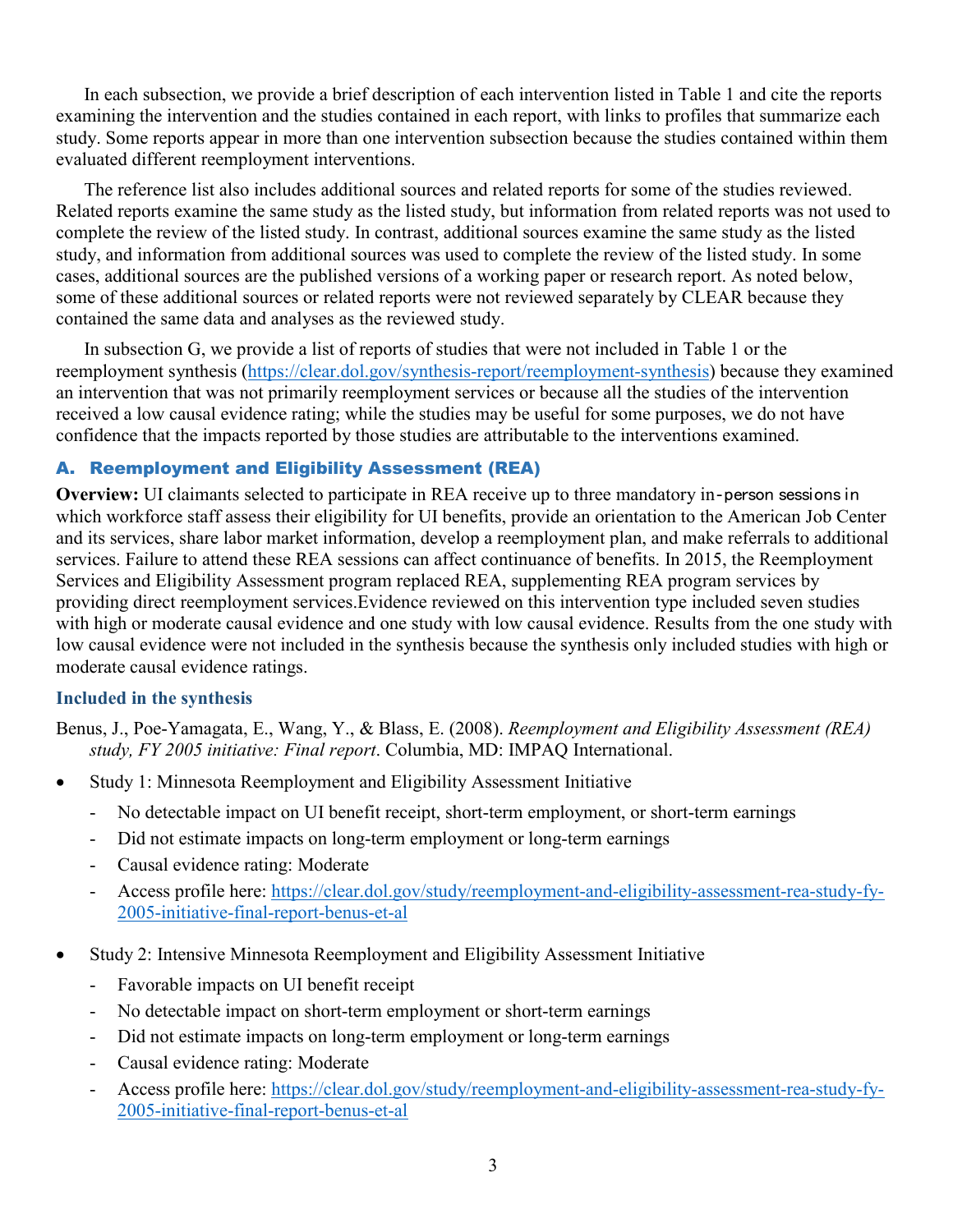- Study 3: North Dakota Reemployment and Eligibility Assessment Initiative
	- No detectable impact on UI benefit receipt, short-term employment, or short-term earnings
	- Did not estimate impacts on long-term employment or long-term earnings
	- Causal evidence rating: High for UI benefit receipt outcomes and Moderate for employment and earnings outcomes
	- Access profile here: [https://clear.dol.gov/study/reemployment-and-eligibility-assessment-rea-study-fy-](https://clear.dol.gov/study/reemployment-and-eligibility-assessment-rea-study-fy-2005-initiative-final-report-benus-et-0)[2005-initiative-final-report-benus-et-0](https://clear.dol.gov/study/reemployment-and-eligibility-assessment-rea-study-fy-2005-initiative-final-report-benus-et-0)

Manoli, D. S., Michaelides, M., & Patel, A. (2018). *Long-term effects of job-search assistance: Experimental evidence using administrative tax data* (Report no. w24422). Cambridge, MA: National Bureau of Economic Research.

- Study [4](#page-3-0)a: Nevada Reemployment and Eligibility Assessment Initiative<sup>4</sup>
	- Favorable impacts on UI benefit receipt, short-term employment, long-term employment, short-term earnings, and long-term earnings
	- Causal evidence rating: High
	- Access profile here: [https://clear.dol.gov/study/long-term-effects-job-search-assistance-experimental](https://clear.dol.gov/study/long-term-effects-job-search-assistance-experimental-evidence-using-administrative-tax-data)[evidence-using-administrative-tax-data](https://clear.dol.gov/study/long-term-effects-job-search-assistance-experimental-evidence-using-administrative-tax-data)
	- Related reports:<sup>[5](#page-3-1)</sup>
		- Poe-Yamagata, E., Benus, J., Bill, N., Carrington, H., Michaelides, M., & Shen, T. (2011). *Impact of the Reemployment and Eligibility Assessment initiative*. Columbia, MD: IMPAQ International.
		- Michaelides, M., Poe-Yamagata, E., Benus, J., & Tirumalasetti, D. (2012). *Impact of the Reemployment and Eligibility Assessment (REA) initiative in Nevada*. Columbia, MD: IMPAQ International.
		- Michaelides, M. (2013a). *Are reemployment services effective in periods of high unemployment? Experimental evidence from the great recession*. Unpublished manuscript. Retrieved from [http://www.sole-jole.org/13417.pdf.](http://www.sole-jole.org/13417.pdf) *This report was not reviewed because the findings were presented in another report that was reviewed.*
		- Michaelides, M. (2013b). *Are reemployment services effective in periods of high unemployment? Experimental evidence from the UI system*. Unpublished manuscript. Retrieved from [http://www.sole-jole.org/13417.pdf.](http://www.sole-jole.org/13417.pdf) *This report was not reviewed because the findings were presented in another report that was reviewed.*
		- Michaelides, M., & Mueser, P. (2018). Are reemployment services effective? Experimental evidence from the great recession. *Journal of Policy Analysis & Management, 37*(3), 546-570. *This report was not reviewed because the findings were presented in another report that was reviewed.*

Michaelides, M., Poe-Yamagata, E., Benus, J., & Tirumalasetti, D. (2012). *Impact of the Reemployment and Eligibility Assessment (REA) initiative in Nevada*. Columbia, MD: IMPAQ International.

• Study 4b: Nevada Reemployment and Eligibility Assessment Initiative

<span id="page-3-0"></span> $\overline{a}$ <sup>4</sup> The letter "a" here denotes that other reports cover study 4. Please see the appendix [add hyperlink] describing report and study categorization for more details.

<span id="page-3-1"></span><sup>&</sup>lt;sup>5</sup> Related reports examine the same study as the listed study, but information from related reports was not used to complete the review of the listed study. In contrast, additional sources examine the same study as the listed study and information from additional sources was used to complete the review of the listed study. In some cases, additional sources are the published versions of a working paper or research report.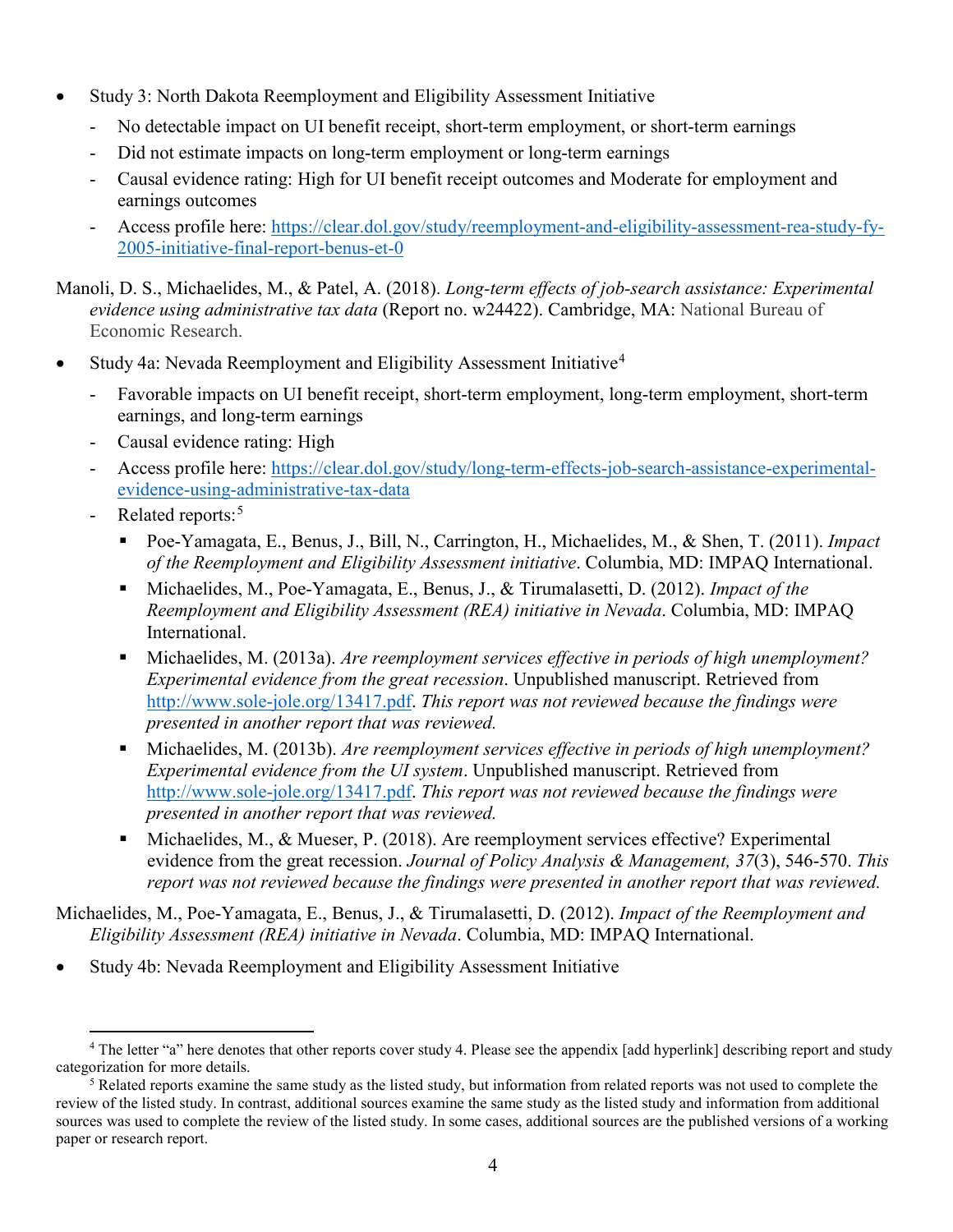- Favorable impacts on UI benefit receipt, short-term employment, long-term employment, short-term earnings, and long-term earnings
- Causal evidence rating: High
- Access profile here: [https://clear.dol.gov/study/impact-reemployment-and-eligibility-assessment-rea](https://clear.dol.gov/study/impact-reemployment-and-eligibility-assessment-rea-initiative-nevada-michaelides-et-al-2012)[initiative-nevada-michaelides-et-al-2012](https://clear.dol.gov/study/impact-reemployment-and-eligibility-assessment-rea-initiative-nevada-michaelides-et-al-2012)
- Related reports:
	- Poe-Yamagata et al.  $(2011)$
	- Michaelides (2013a). *This report was not reviewed because the findings were presented in another report that was reviewed.*
	- Michaelides (2013b). *This report was not reviewed because the findings were presented in another report that was reviewed.*
	- Michaelides and Mueser (2018). *This report was not reviewed because the findings were presented in another report that was reviewed.*
	- Manoli et al. (2018)

Poe-Yamagata, E., Benus, J., Bill, N., Carrington, H., Michaelides, M., & Shen, T. (2011). *Impact of the Reemployment and Eligibility Assessment initiative*. Columbia, MD: IMPAQ International.

- Study 4c: Nevada Reemployment and Eligibility Assessment Initiative
	- Favorable impacts on UI benefit receipt
	- Did not estimate impacts on short-term employment, long-term employment, short-term earnings, or long-term earnings
	- Causal evidence rating: High
	- Access profile here: [https://clear.dol.gov/study/impact-reemployment-and-eligibility-assessment](https://clear.dol.gov/study/impact-reemployment-and-eligibility-assessment-initiative-poe-yamagata-et-al-2011-1)[initiative-poe-yamagata-et-al-2011-1](https://clear.dol.gov/study/impact-reemployment-and-eligibility-assessment-initiative-poe-yamagata-et-al-2011-1)
	- Related reports:
		- $\blacksquare$  Michaelides et al. (2012)
		- Michaelides (2013a). *This report was not reviewed because the findings were presented in another report that was reviewed.*
		- Michaelides (2013b). *This report was not reviewed because the findings were presented in another report that was reviewed.*
		- Michaelides and Mueser (2018). *This report was not reviewed because the findings were presented in another report that was reviewed.*
		- **Manoli et al.** (2018)
- Study 5: Florida Reemployment and Eligibility Assessment Initiative
	- Favorable impacts on UI benefit receipt, short-term employment, and short-term earnings
	- Did not estimate impacts on long-term employment or long-term earnings
	- Causal evidence rating: High
	- Access profile here: [https://clear.dol.gov/study/impact-reemployment-and-eligibility-assessment](https://clear.dol.gov/study/impact-reemployment-and-eligibility-assessment-initiative-poe-yamagata-et-al-2011)[initiative-poe-yamagata-et-al-2011](https://clear.dol.gov/study/impact-reemployment-and-eligibility-assessment-initiative-poe-yamagata-et-al-2011)
- Study 6: Idaho Reemployment and Eligibility Assessment Initiative
	- Favorable impacts on UI benefit receipt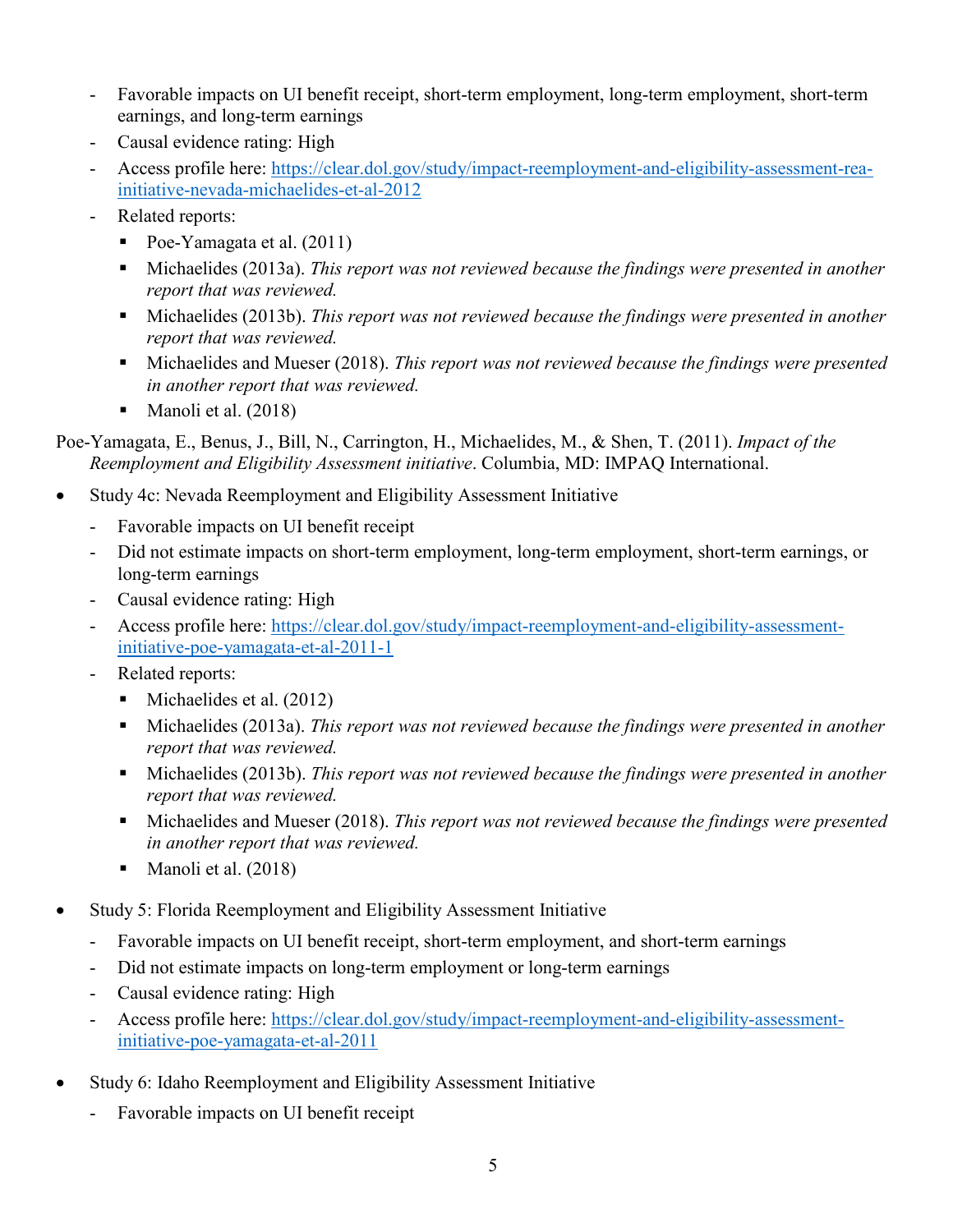- Did not estimate impacts on short-term employment, long-term employment, short-term earnings, or long-term earnings
- Causal evidence rating: High
- Access profile here: [https://clear.dol.gov/study/impact-reemployment-and-eligibility-assessment](https://clear.dol.gov/study/impact-reemployment-and-eligibility-assessment-initiative-poe-yamagata-et-al-2011-0)[initiative-poe-yamagata-et-al-2011-0](https://clear.dol.gov/study/impact-reemployment-and-eligibility-assessment-initiative-poe-yamagata-et-al-2011-0)
- Study 7: Illinois Reemployment and Eligibility Assessment Initiative
	- Favorable impacts on UI benefit receipt
	- Did not estimate impacts on short-term employment, long-term employment, short-term earnings, or long-term earnings
	- Causal evidence rating: High
	- Access profile here: [https://clear.dol.gov/study/impact-reemployment-and-eligibility-assessment](https://clear.dol.gov/study/impact-reemployment-and-eligibility-assessment-initiative-poe-yamagata-et-al-2011-2)[initiative-poe-yamagata-et-al-2011-2](https://clear.dol.gov/study/impact-reemployment-and-eligibility-assessment-initiative-poe-yamagata-et-al-2011-2)

## **Not included in the synthesis**

Steinman, J. (1978). *The Nevada Claimant Placement Project*. Washington, DC: U.S. Department of Labor, Employment and Training Administration.<sup>[6](#page-5-0)</sup>

- Study 8: Nevada Claimant Placement Project. *This study was excluded from the synthesis because it received a low causal evidence rating.*
	- Access profile here:<https://clear.dol.gov/study/nevada-claimant-placement-project-steinman-1978>

## B. Job search assistance (JSA) services

**Overview:** UI claimants receive assistance and training in job search techniques, including, for example, job search workshops, preparing a resume, and interview training. Evidence reviewed on this intervention type included 15 studies with high or moderate causal evidence and three studies with low causal evidence. Results from the latter three studies were not included in the synthesis because the synthesis only included studies with high or moderate causal evidence ratings.

## **Included in the synthesis**

Anderson, P., Corson, W., & Decker, P. (1991). *The New Jersey Unemployment Insurance Reemployment Demonstration Project: Follow-up report* (Unemployment Insurance Occasional Paper 91-1). Washington, DC: U.S. Department of Labor, Employment and Training Administration.

- Study 1a: New Jersey Job Search Assistance
	- Favorable impacts on UI benefit receipt and long-term earnings
	- No detectable impacts on short-term employment, long-term employment, or short-term earnings
	- Causal evidence rating: High
	- Access profile here: [https://clear.dol.gov/study/new-jersey-unemployment-insurance-reemployment](https://clear.dol.gov/study/new-jersey-unemployment-insurance-reemployment-demonstration-project-follow-report-anderson-et)[demonstration-project-follow-report-anderson-et](https://clear.dol.gov/study/new-jersey-unemployment-insurance-reemployment-demonstration-project-follow-report-anderson-et)
	- Related reports:

 $\overline{a}$ 

 Anderson, P. (1990). *The effect of a reemployment bonus with the possibility of recall: Experimental evidence from New Jersey*. Unpublished manuscript. Retrieved from

<span id="page-5-0"></span><sup>6</sup> This study was conducted long before the REA initiative began. However, the features of Nevada Claimant Placement Project were very similar to the implementation of REA in Nevada.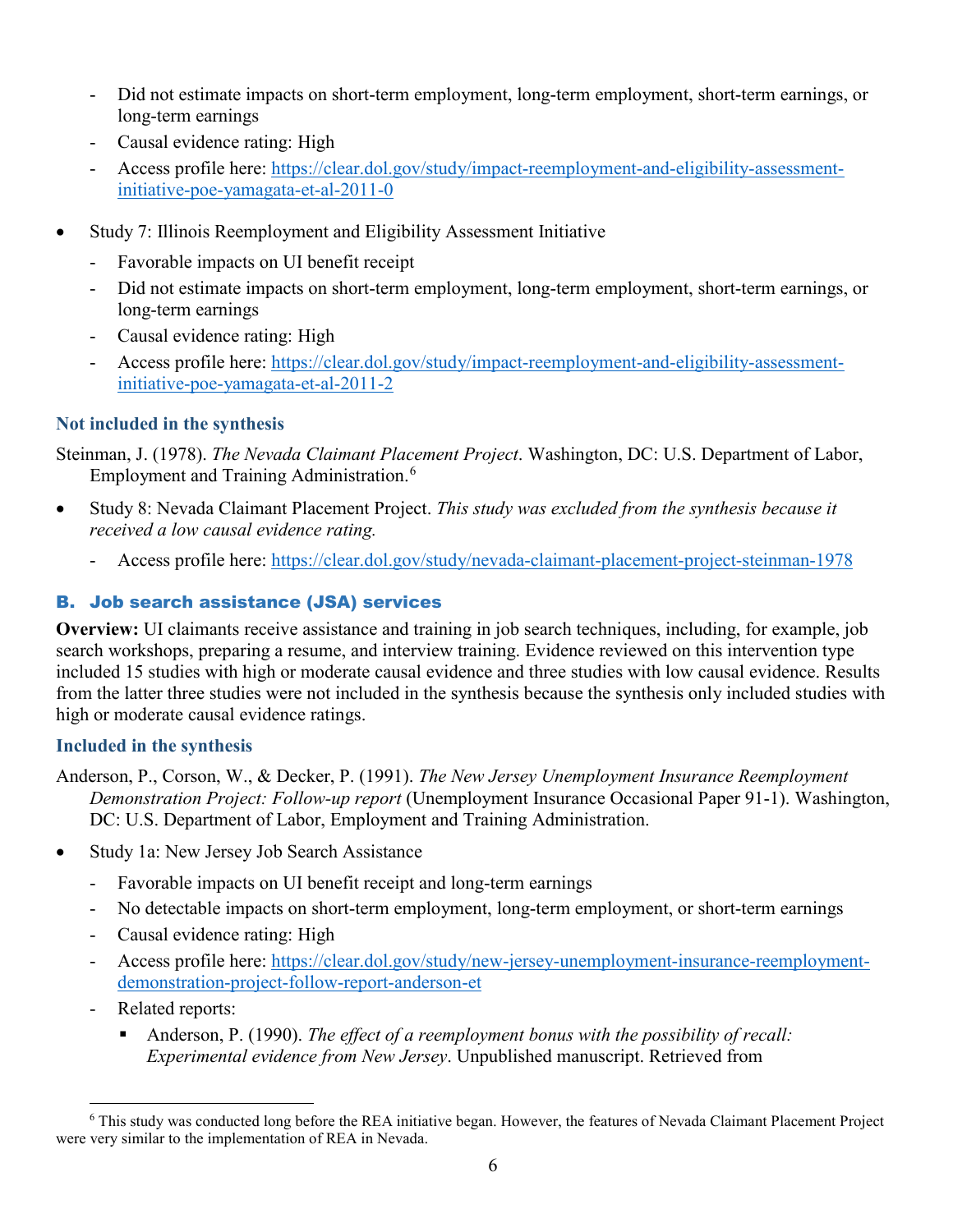[http://harris.princeton.edu/pubs/pdfs/263.pdf.](http://harris.princeton.edu/pubs/pdfs/263.pdf) *This report was not reviewed because the findings were presented in another report that was reviewed.*

- Anderson, P. (1992). Time-varying effects of recall expectation, a reemployment bonus, and job counseling on unemployment durations. *Journal of Labor Economics*, *10*(1), 99-115.
- Corson, W., Decker, P., Dunstan, S., Gordon, A., Anderson, P., & Homrighausen, J. (1989). *The New Jersey Unemployment Insurance Reemployment Demonstration Project: Final evaluation report*. Princeton, NJ: Mathematica Policy Research.
- Corson, W., & Haimson, J. (1996). *The New Jersey Unemployment Insurance Reemployment Demonstration Project: Six-year follow-up and summary report, revised edition* (Unemployment Insurance Occasional Paper 96-2). Washington, DC: U.S. Department of Labor, Employment and Training Administration.
- Study 2a: New Jersey Job Search Assistance and Training
	- Favorable impacts on UI benefit receipt
	- No detectable impacts on short-term employment, long-term employment, short-term earnings, or longterm earnings
	- Causal evidence rating: High
	- Access profile here: [https://clear.dol.gov/study/new-jersey-unemployment-insurance-reemployment](https://clear.dol.gov/study/new-jersey-unemployment-insurance-reemployment-demonstration-project-follow-report-anderson-et)[demonstration-project-follow-report-anderson-et](https://clear.dol.gov/study/new-jersey-unemployment-insurance-reemployment-demonstration-project-follow-report-anderson-et)
	- Related reports:
		- Anderson (1990). *This report was not reviewed because the findings were presented in another report that was reviewed.*
		- Anderson  $(1992)$ .
		- Corson et al.  $(1989)$
		- Corson and Haimson (1996).

Benus, J., Johnson, T., Klepinger, D., & Joesch, J. (1997). *Evaluation of the Maryland Unemployment Insurance Work Search Demonstration*. Baltimore, MD: Maryland Department of Labor.

- Study 3: Maryland Work Search Workshop
	- Favorable impacts on UI benefit receipt
	- No detectable impacts on short-term employment or short-term earnings
	- Did not estimate impacts on long-term employment or long-term earnings
	- Causal evidence rating: High
	- Access profile here: [https://clear.dol.gov/study/evaluation-maryland-unemployment-insurance-work](https://clear.dol.gov/study/evaluation-maryland-unemployment-insurance-work-search-demonstration-benus-et-al-1997)[search-demonstration-benus-et-al-1997](https://clear.dol.gov/study/evaluation-maryland-unemployment-insurance-work-search-demonstration-benus-et-al-1997)
	- Additional source:<sup>[7](#page-6-0)</sup>

 $\overline{a}$ 

 Klepinger, D., Johnson, T., and Joesch, J. (2002). Effects of unemployment insurance work-search requirements: The Maryland experiment. *Industrial and Labor Relations Review,* 56(1), 3-22. *This report was not reviewed because the findings were presented in another report that was reviewed.*

<span id="page-6-0"></span><sup>7</sup> Related reports examine the same study as the listed study, but information from related reports was not used to complete the review of the listed study. In contrast, additional sources examine the same study as the listed study and information from additional sources was used to complete the review of the listed study. In some cases, additional sources are the published versions of a working paper or research report.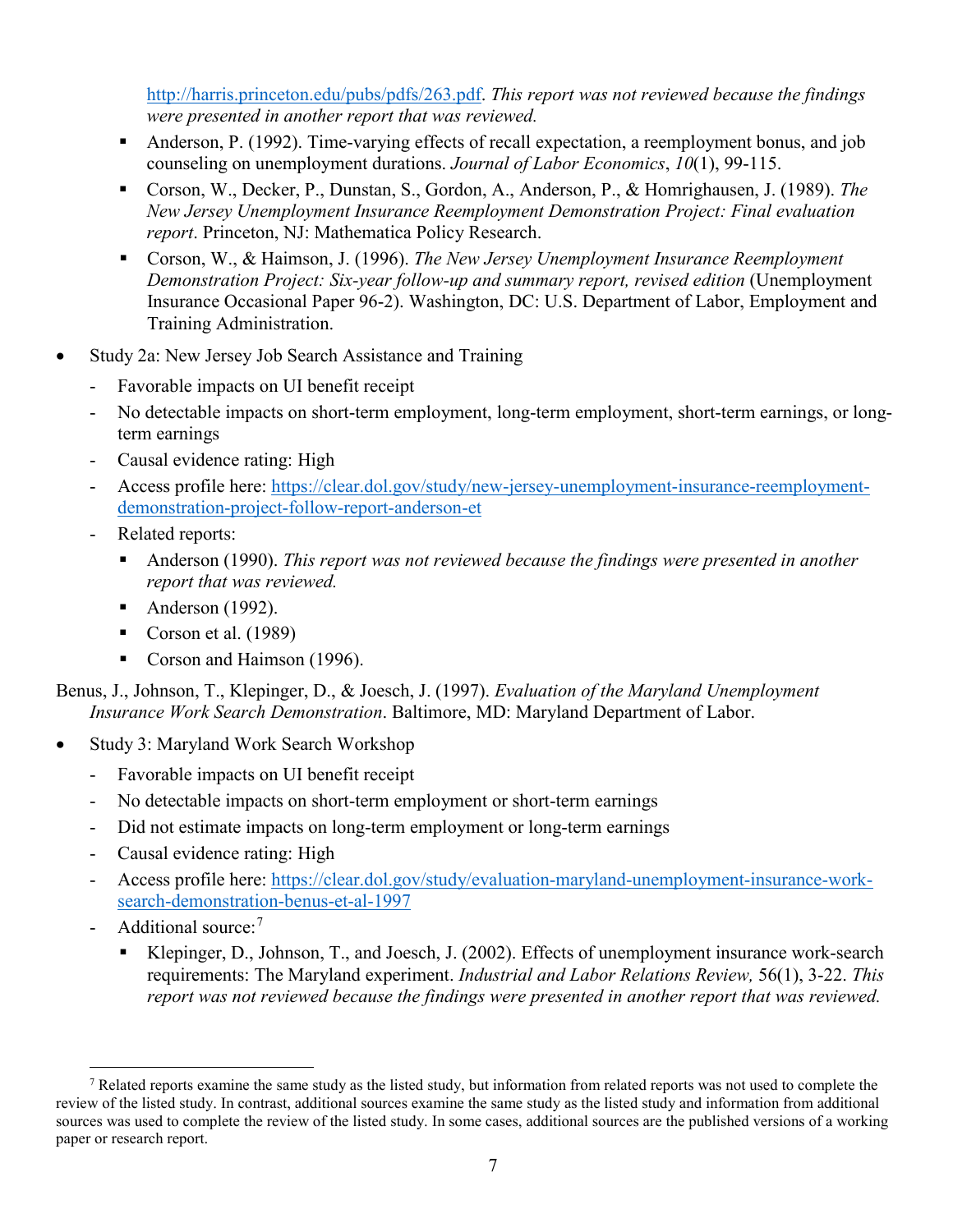Bloom, H. (1990). *Back to work: Testing reemployment services for displaced workers*. Kalamazoo, MI: W.E. Upjohn Institute for Employment Research.

- Study 4: Men's Job Search Assistance, Texas
	- No detectable impacts on UI benefit receipt, short-term employment, or short-term earnings
	- Did not estimate impacts on long-term employment or long-term earnings
	- Causal evidence rating: Moderate
	- Access profile here: [https://clear.dol.gov/study/back-work-testing-reemployment-services-displaced](https://clear.dol.gov/study/back-work-testing-reemployment-services-displaced-workers-bloom-1990)[workers-bloom-1990](https://clear.dol.gov/study/back-work-testing-reemployment-services-displaced-workers-bloom-1990)
- Study 5: Women's Job Search Assistance, Texas
	- Favorable impacts on UI benefit receipt or short-term earnings
	- No detectable impacts on short-term employment
	- Did not estimate impacts on long-term employment or long-term earnings
	- Causal evidence rating: Moderate
	- Access profile here: [https://clear.dol.gov/study/back-work-testing-reemployment-services-displaced](https://clear.dol.gov/study/back-work-testing-reemployment-services-displaced-workers-bloom-1990)[workers-bloom-1990](https://clear.dol.gov/study/back-work-testing-reemployment-services-displaced-workers-bloom-1990)

Corson, W., Long, D., & Nicholson, W. (1985). *Evaluation of the Charleston Claimant Placement and Work Test Demonstration* (Unemployment Insurance Occasional Paper 85-2). Washington, DC: U.S. Department of Labor, Employment and Training Administration.

- Study 6: South Carolina Job Search Assistance
	- Favorable impacts on UI benefit receipt and long-term employment
	- No detectable impacts on short-term employment
	- Did not estimate impacts on short-term earnings or long-term earnings
	- Causal evidence rating: High
	- Access profile here: [https://clear.dol.gov/study/evaluation-charleston-claimant-placement-and-work](https://clear.dol.gov/study/evaluation-charleston-claimant-placement-and-work-test-demonstration-corson-et-al-1985)[test-demonstration-corson-et-al-1985](https://clear.dol.gov/study/evaluation-charleston-claimant-placement-and-work-test-demonstration-corson-et-al-1985)
- Study 7: Enhanced South Carolina Job Search Assistance
	- Favorable impacts on UI benefit receipt and long-term employment
	- No detectable impacts on short-term employment
	- Did not estimate impacts on short-term earnings or long-term earnings
	- Causal evidence rating: High
	- Access profile here: [https://clear.dol.gov/study/evaluation-charleston-claimant-placement-and-work](https://clear.dol.gov/study/evaluation-charleston-claimant-placement-and-work-test-demonstration-corson-et-al-1985)[test-demonstration-corson-et-al-1985](https://clear.dol.gov/study/evaluation-charleston-claimant-placement-and-work-test-demonstration-corson-et-al-1985)

## Corson, W., Decker, P., Dunstan, S., Gordon, A., Anderson, P., & Homrighausen, J. (1989). *The New Jersey Unemployment Insurance Reemployment Demonstration Project: Final evaluation report*. Princeton, NJ: Mathematica Policy Research.

- Study 1b: New Jersey Job Search Assistance
	- Favorable impacts on UI benefit receipt, short-term employment, and short-term earnings
	- Did not estimate impacts on long-term employment or long-term earnings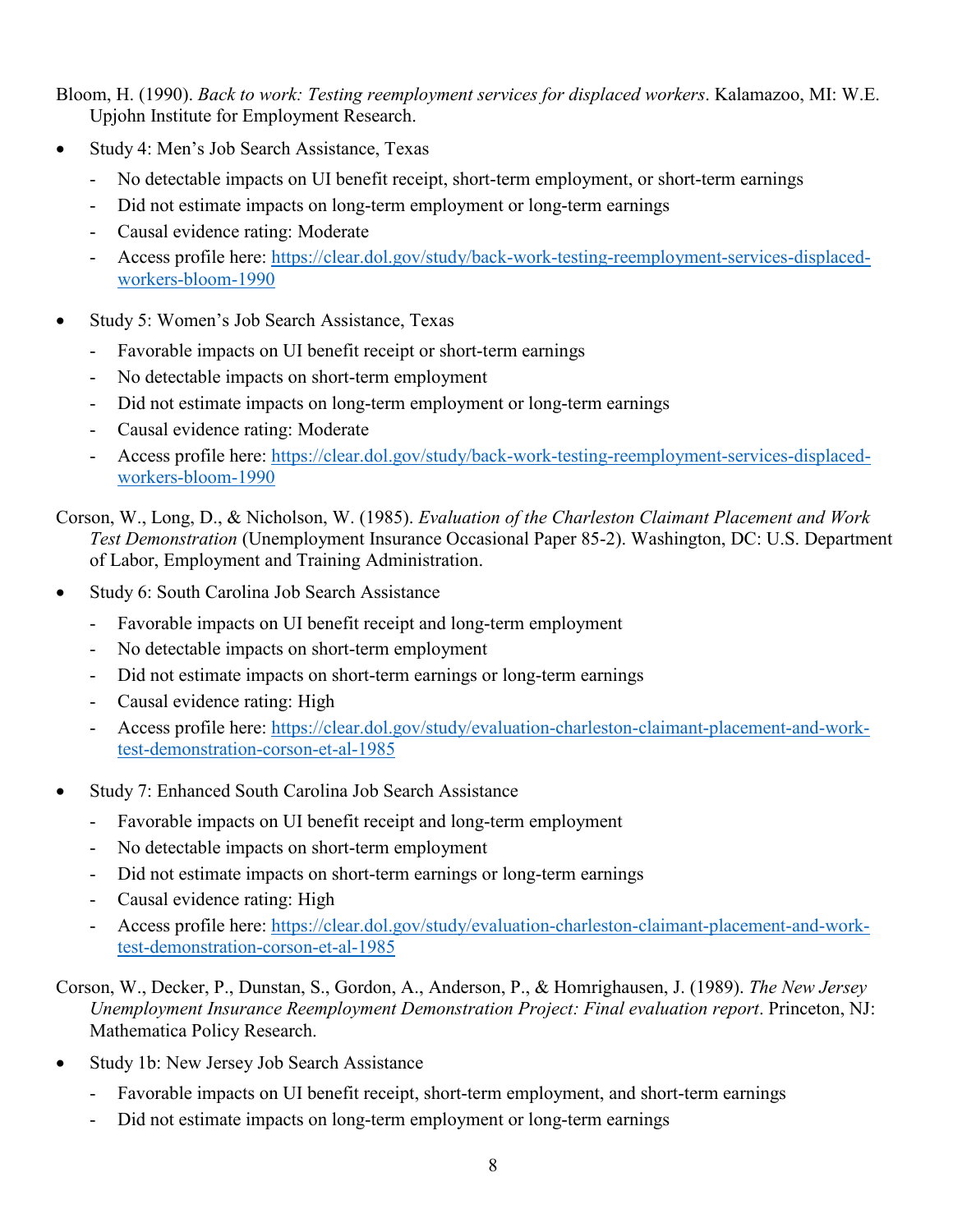- Causal evidence rating: High
- Access profile here: [https://clear.dol.gov/study/new-jersey-unemployment-insurance-reemployment](https://clear.dol.gov/study/new-jersey-unemployment-insurance-reemployment-demonstration-project-final-evaluation-report)[demonstration-project-final-evaluation-report](https://clear.dol.gov/study/new-jersey-unemployment-insurance-reemployment-demonstration-project-final-evaluation-report)
- Related reports:
	- Anderson (1990). *This report was not reviewed because the findings were presented in another report that was reviewed.*
	- Anderson et al. (1991)
	- Anderson  $(1992)$ .
	- Corson and Haimson (1996)
- Study 2b: New Jersey Job Search Assistance and Training
	- Favorable impacts on UI benefit receipt and short-term employment
	- No detectable impacts on short-term earnings
	- Did not estimate impacts on long-term employment or long-term earnings
	- Causal evidence rating: High
	- Access profile here: [https://clear.dol.gov/study/new-jersey-unemployment-insurance-reemployment](https://clear.dol.gov/study/new-jersey-unemployment-insurance-reemployment-demonstration-project-final-evaluation-report)[demonstration-project-final-evaluation-report](https://clear.dol.gov/study/new-jersey-unemployment-insurance-reemployment-demonstration-project-final-evaluation-report)
	- Related reports:
		- Anderson (1990). *This report was not reviewed because the findings were presented in another report that was reviewed.*
		- Anderson et al. (1991)
		- Anderson  $(1992)$ .
		- Corson and Haimson (1996)
- Corson, W., & Haimson, J. (1996). *The New Jersey Unemployment Insurance Reemployment Demonstration Project: Six-year follow-up and summary report, revised edition* (Unemployment Insurance Occasional Paper 96-2). Washington, DC: U.S. Department of Labor, Employment and Training Administration.
- Study 1c: New Jersey Job Search Assistance
	- No detectable impacts on UI benefit receipt, long-term employment, or long-term earnings
	- Did not estimate impacts on short-term employment or short-term earnings
	- Causal evidence rating: High
	- Access profile here: [https://clear.dol.gov/study/new-jersey-unemployment-insurance-reemployment](https://clear.dol.gov/study/new-jersey-unemployment-insurance-reemployment-demonstration-project-six-year-follow-and)[demonstration-project-six-year-follow-and](https://clear.dol.gov/study/new-jersey-unemployment-insurance-reemployment-demonstration-project-six-year-follow-and)
	- Related reports:
		- Anderson (1990). *This report was not reviewed because the findings were presented in another report that was reviewed.*
		- Anderson et al. (1991)
		- Anderson (1992)
		- Corson et al.  $(1989)$
- Study 2c: New Jersey Job Search Assistance and Training
	- No detectable impacts on UI benefit receipt, long-term employment, or long-term earnings
	- Did not estimate impacts on short-term employment or short-term earnings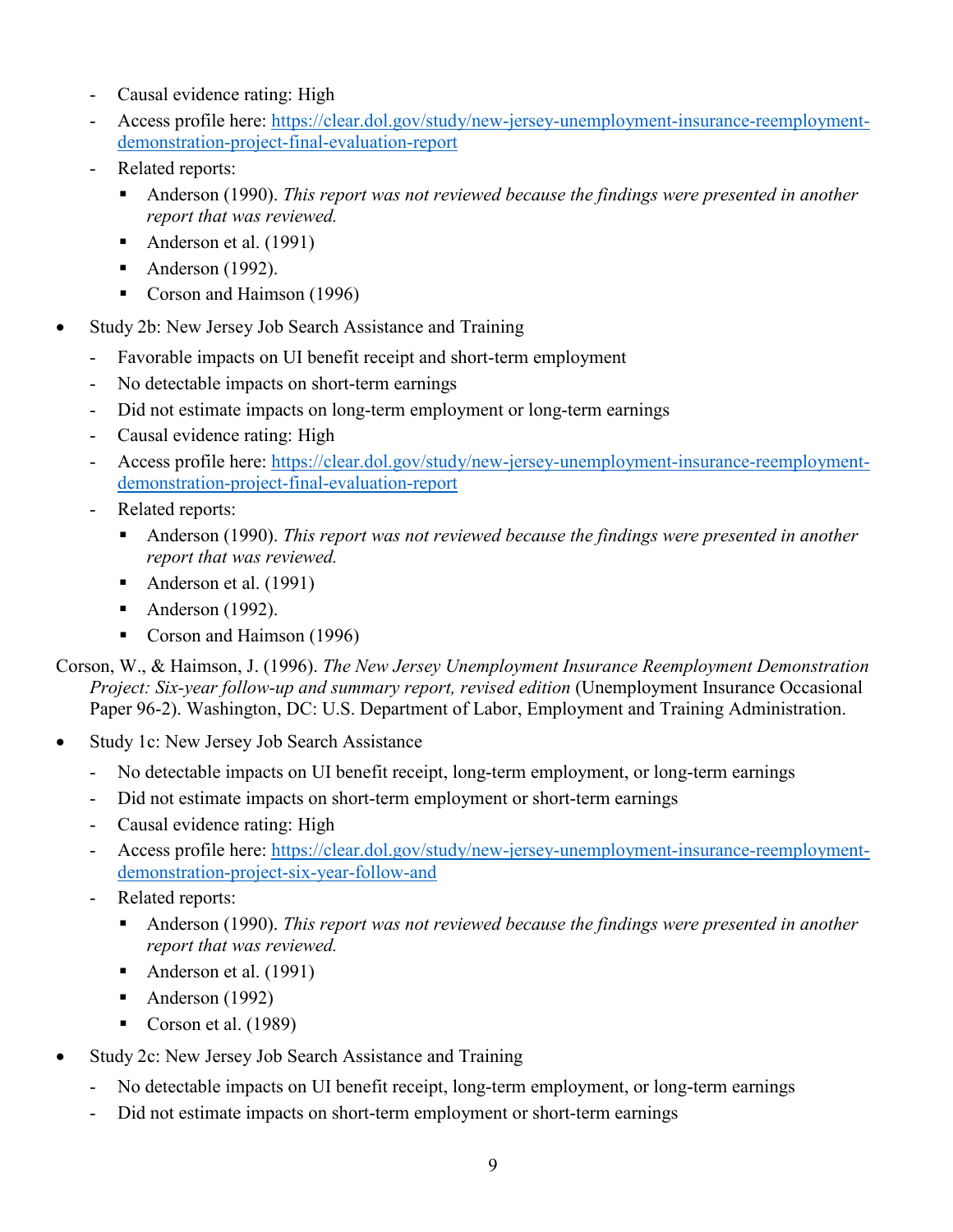- Causal evidence rating: High
- Access profile here: [https://clear.dol.gov/study/new-jersey-unemployment-insurance-reemployment](https://clear.dol.gov/study/new-jersey-unemployment-insurance-reemployment-demonstration-project-six-year-follow-and)[demonstration-project-six-year-follow-and](https://clear.dol.gov/study/new-jersey-unemployment-insurance-reemployment-demonstration-project-six-year-follow-and)
- Related reports:
	- Anderson (1990). *This report was not reviewed because the findings were presented in another report that was reviewed.*
	- Anderson et al. (1991)
	- Anderson  $(1992)$
	- Corson et al. (1989)

Decker, P., Olsen, R., & Freeman, L. (2000). *Assisting Unemployment Insurance claimants: The long-term impacts of the Job Search Assistance Demonstration*. Princeton, NJ: Mathematica Policy Research.

- Study 8: D.C. Structured Job Search Assistance
	- Favorable impacts on UI benefit receipt, long-term employment, and long-term earnings
	- No detectable impacts on short-term employment or short-term earnings
	- Causal evidence rating: High
	- Access profile here: [https://clear.dol.gov/study/assisting-unemployment-insurance-claimants-long-term](https://clear.dol.gov/study/assisting-unemployment-insurance-claimants-long-term-impacts-job-search-assistance)[impacts-job-search-assistance](https://clear.dol.gov/study/assisting-unemployment-insurance-claimants-long-term-impacts-job-search-assistance)
- Study 9: D.C. Individualized Job Search Assistance
	- No detectable impacts on UI benefit receipt, short-term employment, long-term employment, shortterm earnings, or long-term earnings
	- Causal evidence rating: High
	- Access profile here: [https://clear.dol.gov/study/assisting-unemployment-insurance-claimants-long-term](https://clear.dol.gov/study/assisting-unemployment-insurance-claimants-long-term-impacts-job-search-assistance)[impacts-job-search-assistance](https://clear.dol.gov/study/assisting-unemployment-insurance-claimants-long-term-impacts-job-search-assistance)
- Study 10: D.C. Individualized Job Search Assistance and Training
	- Favorable impacts on UI benefit receipt
	- No detectable impacts on short-term employment, long-term employment, short-term earnings, or longterm earnings
	- Causal evidence rating: High
	- Access profile here: [https://clear.dol.gov/study/assisting-unemployment-insurance-claimants-long-term](https://clear.dol.gov/study/assisting-unemployment-insurance-claimants-long-term-impacts-job-search-assistance)[impacts-job-search-assistance](https://clear.dol.gov/study/assisting-unemployment-insurance-claimants-long-term-impacts-job-search-assistance)
- Study 11: Florida Structured Job Search Assistance
	- No detectable impacts on UI benefit receipt, short-term employment, long-term employment, shortterm earnings, or long-term earnings
	- Causal evidence rating: High
	- Access profile here: [https://clear.dol.gov/study/assisting-unemployment-insurance-claimants-long-term](https://clear.dol.gov/study/assisting-unemployment-insurance-claimants-long-term-impacts-job-search-assistance)[impacts-job-search-assistance](https://clear.dol.gov/study/assisting-unemployment-insurance-claimants-long-term-impacts-job-search-assistance)
- Study 12: Florida Individualized Job Search Assistance
	- Favorable impacts on UI benefit receipt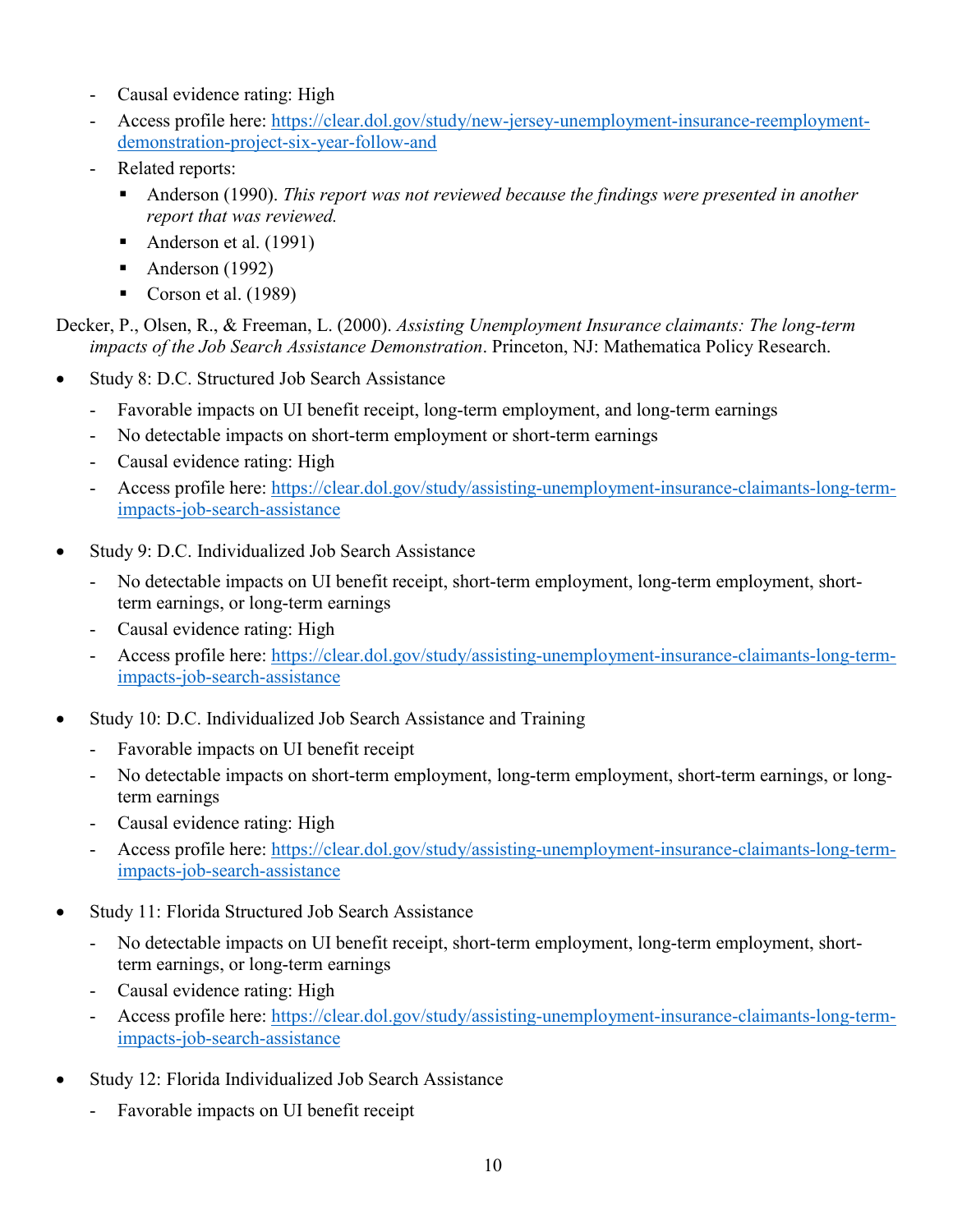- No detectable impacts on short-term employment, long-term employment, short-term earnings, or longterm earnings
- Causal evidence rating: High
- Access profile here: [https://clear.dol.gov/study/assisting-unemployment-insurance-claimants-long-term](https://clear.dol.gov/study/assisting-unemployment-insurance-claimants-long-term-impacts-job-search-assistance)[impacts-job-search-assistance](https://clear.dol.gov/study/assisting-unemployment-insurance-claimants-long-term-impacts-job-search-assistance)
- Study 13: Florida Individualized Job Search Assistance and Training
	- No detectable impacts on UI benefit receipt, short-term employment, long-term employment, shortterm earnings, or long-term earnings
	- Causal evidence rating: High
	- Access profile here: [https://clear.dol.gov/study/assisting-unemployment-insurance-claimants-long-term](https://clear.dol.gov/study/assisting-unemployment-insurance-claimants-long-term-impacts-job-search-assistance)[impacts-job-search-assistance](https://clear.dol.gov/study/assisting-unemployment-insurance-claimants-long-term-impacts-job-search-assistance)
- Johnson, T., & Klepinger, D. (1991). *Evaluation of the impacts of the Washington Alternative Work Search Experiment* (Unemployment Insurance Occasional Paper 91-4). Washington, DC: U.S. Department of Labor, Employment and Training Administration.
- Study 14: Washington Alternative Work Search Intensive Services
	- No detectable impacts on UI benefit receipt, short-term employment, or short-term earnings
	- Did not estimate impacts on long-term employment or long-term earnings
	- Causal evidence rating: High
	- Access profile here: [https://clear.dol.gov/study/evaluation-impacts-washington-alternative-work-search](https://clear.dol.gov/study/evaluation-impacts-washington-alternative-work-search-experiment-johnson-klepinger-1991)[experiment-johnson-klepinger-1991](https://clear.dol.gov/study/evaluation-impacts-washington-alternative-work-search-experiment-johnson-klepinger-1991)
	- Additional source:
		- Johnson, T., & Klepinger, D. (1994). Experimental evidence on Unemployment Insurance worksearch policies. Journal of Human Resources, 29(3), 695-717. *This report was not reviewed because the findings were presented in another report that was reviewed.*

Wisconsin Department of Industry, Labor, and Human Relations. (1984). *Wisconsin Job Service: ERP Pilot Project final report.* Madison, WI: DILHR. *This report was not reviewed because the findings were presented in another report that was reviewed.*

- Study 15: Wisconsin Job Search Workshop
	- No detectable impacts on UI benefit receipt
	- Did not estimate impacts on short-term employment, long-term employment, short-term earnings, or long-term earnings
	- Causal evidence rating: High
	- Access profile here: [https://clear.dol.gov/study/wisconsin-job-service-erp-pilot-project-final-report](https://clear.dol.gov/study/wisconsin-job-service-erp-pilot-project-final-report-wisconsin-department-industry-labor-and)[wisconsin-department-industry-labor-and](https://clear.dol.gov/study/wisconsin-job-service-erp-pilot-project-final-report-wisconsin-department-industry-labor-and)

## **Not included in the synthesis**

- Almandsmith, S., Ortiz Adams, L., & Bos, H. (2006). *Evaluation of the strengthening the connections between unemployment insurance and the One-Stop Delivery Systems Demonstration Project in Wisconsin*. Oakland, CA: Berkeley Policy Associates.
- Study 16: Wisconsin Strengthening Connections. *This study was excluded from the synthesis because it received a low causal evidence rating.*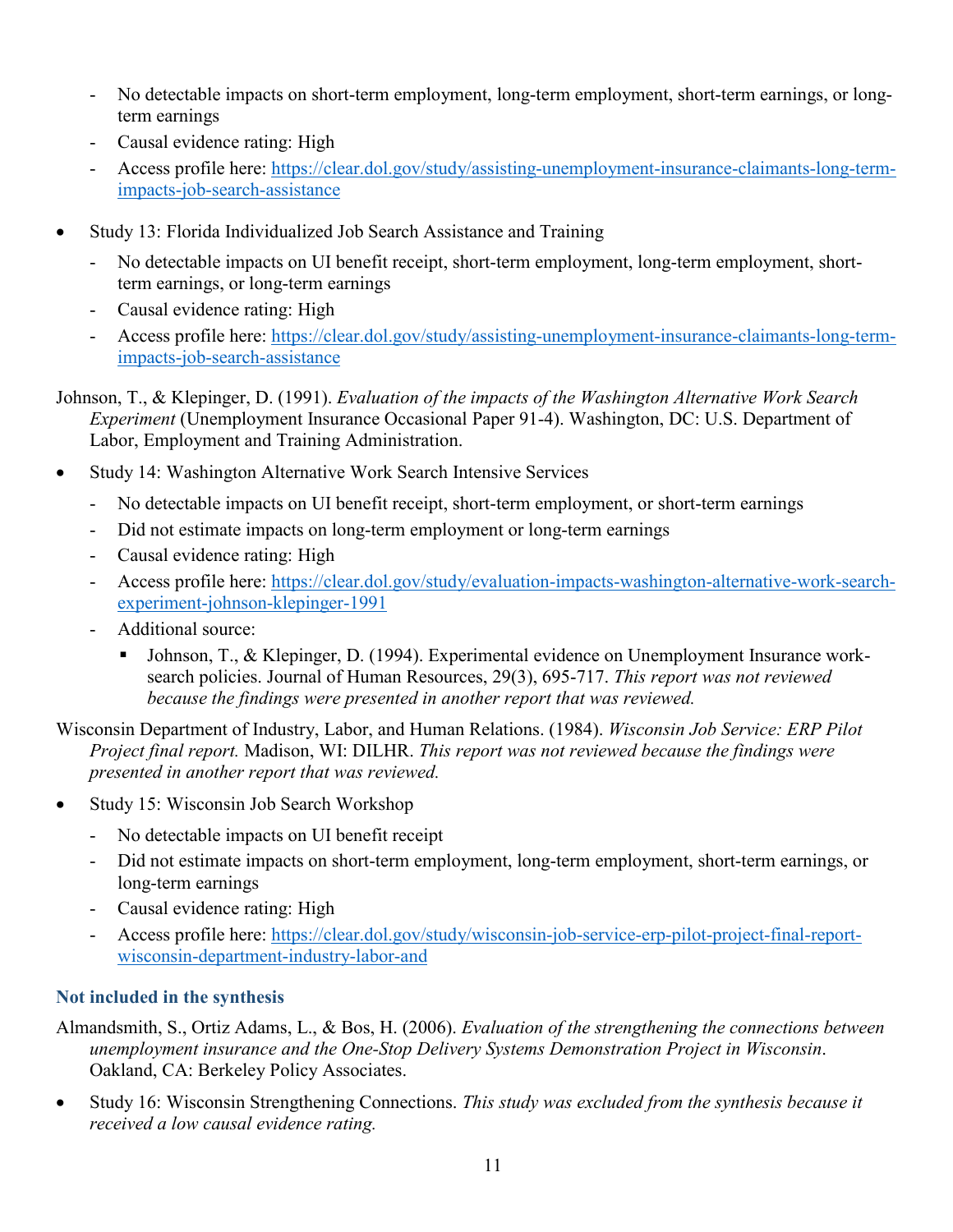- Access profile here: [https://clear.dol.gov/study/evaluation-strengthening-connections-between](https://clear.dol.gov/study/evaluation-strengthening-connections-between-unemployment-insurance-and-one-stop-delivery)[unemployment-insurance-and-one-stop-delivery](https://clear.dol.gov/study/evaluation-strengthening-connections-between-unemployment-insurance-and-one-stop-delivery) 

Anderson, P. (1992). Time-varying effects of recall expectation, a reemployment bonus, and job counseling on unemployment durations. *Journal of Labor Economics*, *10*(1), 99-115.

- Study 1d: New Jersey Job Search Assistance. *This analysis was excluded from the synthesis because it did not examine any of the five outcomes covered in the research synthesis.*
	- Access profile here: [https://clear.dol.gov/study/time-varying-effects-recall-expectation-reemployment](https://clear.dol.gov/study/time-varying-effects-recall-expectation-reemployment-bonus-and-job-counseling-unemployment)[bonus-and-job-counseling-unemployment](https://clear.dol.gov/study/time-varying-effects-recall-expectation-reemployment-bonus-and-job-counseling-unemployment)
	- Related reports:
		- Anderson (1990). *This report was not reviewed because the findings were presented in another report that was reviewed.*
		- Anderson et al. (1991)
		- Corson et al.  $(1989)$ .
		- Corson and Haimson (1996)

Hanna, J., & Turney, Z. (1990). *The economic impact of the Nevada Claimant Employment Program* (Unemployment Insurance Occasional Paper 90-4). Washington, DC: U.S. Department of Labor, Employment and Training Administration.

- Study 17: Nevada Job Search Assistance and Training. *This study was excluded from the synthesis because it received a low causal evidence rating.*
	- Access profile here: [https://clear.dol.gov/study/economic-impact-nevada-claimant-employment](https://clear.dol.gov/study/economic-impact-nevada-claimant-employment-program-hanna-turney-1990)[program-hanna-turney-1990](https://clear.dol.gov/study/economic-impact-nevada-claimant-employment-program-hanna-turney-1990)
- Lee, K., Weeks, G., Bodeutsch, G., Clay-Poole, S., Garoflo, T., Petritz, M., Stromsdorfer, E., Field, J., Paterson, T., & Jennings, K. (2009). *Assessment of the impact of WorkSource job search services*. Washington: Washington State Employment Security Department Labor Market and Economic Analysis.
- Study 18: Washington WorkSource Job Search Services. *This study was excluded from the synthesis because it received a low causal evidence rating.*
	- Access profile here: [https://clear.dol.gov/study/assessment-impact-worksource-job-search-services-lee](https://clear.dol.gov/study/assessment-impact-worksource-job-search-services-lee-et-al-2009)[et-al-2009](https://clear.dol.gov/study/assessment-impact-worksource-job-search-services-lee-et-al-2009)

# C. Reemployment bonuses

**Overview:** UI claimants receive a cash incentive for returning to work within a certain time frame. Evidence reviewed on this intervention type included 14 studies with high or moderate causal evidence. Results from three additional studies were excluded from the synthesis because they did not examine any of the five outcomes covered in the research synthesis. In addition, results from several reports were excluded from the synthesis because they pooled results from studies included in the synthesis and did not constitute separate studies.<sup>[8](#page-11-0)</sup>

<span id="page-11-0"></span> $\overline{a}$ <sup>8</sup> Several reports examined pooled results for the Pennsylvania Reemployment Bonus Experiment and the Washington Reemployment Bonus Experiment.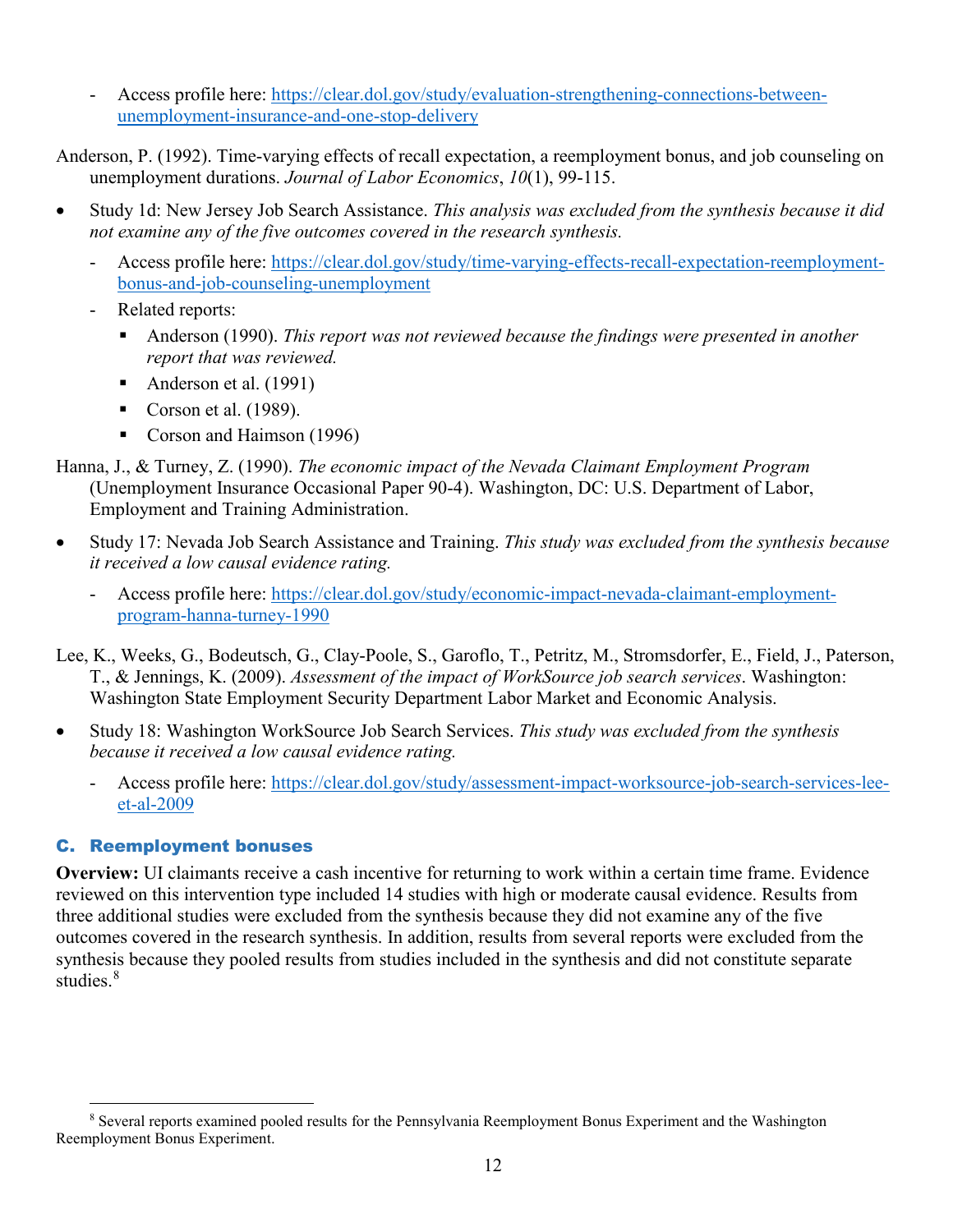## **Included in the synthesis**

- Anderson, P., Corson, W., & Decker, P. (1991). *The New Jersey Unemployment Insurance Reemployment Demonstration Project: Follow-up report* (Unemployment Insurance Occasional Paper 91-1). Washington, DC: U.S. Department of Labor, Employment and Training Administration.
- Study 1a: New Jersey Job Search Assistance and Reemployment Bonus
	- Favorable impacts on UI benefit receipt, short-term employment, and short-term earnings
	- No detectable impacts on long-term employment or long-term earnings
	- Causal evidence rating: High
	- Access profile here: [https://clear.dol.gov/study/new-jersey-unemployment-insurance-reemployment](https://clear.dol.gov/study/new-jersey-unemployment-insurance-reemployment-demonstration-project-follow-report-anderson-et)[demonstration-project-follow-report-anderson-et](https://clear.dol.gov/study/new-jersey-unemployment-insurance-reemployment-demonstration-project-follow-report-anderson-et)
	- Related reports:
		- Anderson (1990). *This report was not reviewed because the findings were presented in another report that was reviewed.*
		- Anderson  $(1992)$ .
		- Corson et al.  $(1989)$
		- Corson and Haimson (1996)
		- Decker, P. (1994). The Impact of reemployment bonuses on insured unemployment in the New Jersey and Illinois Reemployment Bonus Experiments. *Journal of Human Resources, 29*(3), 718- 741

Corson, W., Decker, P., Dunstan, S., Gordon, A., Anderson, P., & Homrighausen, J. (1989). *The New Jersey Unemployment Insurance Reemployment Demonstration Project: Final evaluation report*. Princeton, NJ: Mathematica Policy Research.

- Study 1b: New Jersey Job Search Assistance and Reemployment Bonus
	- Favorable impacts on UI benefit receipt, short-term employment, and short-term earnings
	- Did not estimate impacts on long-term employment or long-term earnings
	- Causal evidence rating: High
	- Access profile here: [https://clear.dol.gov/study/new-jersey-unemployment-insurance-reemployment](https://clear.dol.gov/study/new-jersey-unemployment-insurance-reemployment-demonstration-project-final-evaluation-report)[demonstration-project-final-evaluation-report](https://clear.dol.gov/study/new-jersey-unemployment-insurance-reemployment-demonstration-project-final-evaluation-report)
	- Related reports:
		- Anderson (1990). *This report was not reviewed because the findings were presented in another report that was reviewed.*
		- Anderson et al. (1991)
		- Anderson  $(1992)$
		- Corson and Haimson (1996)
		- Decker  $(1994)$

Corson, W., Decker, P., Dunstan, S., & Kerachsky, S. (1992). *Pennsylvania Reemployment Bonus Demonstration final report.* Unemployment Insurance Occasional Paper 92-1. Washington, DC: Employment and Training Administration, U.S. Department of Labor.

- Study 2: Pennsylvania Reemployment Bonus Demonstration, low bonus with short qualification period
	- No detectable impacts on UI benefit receipt
	- Mixed impacts on short-term employment and short-term earnings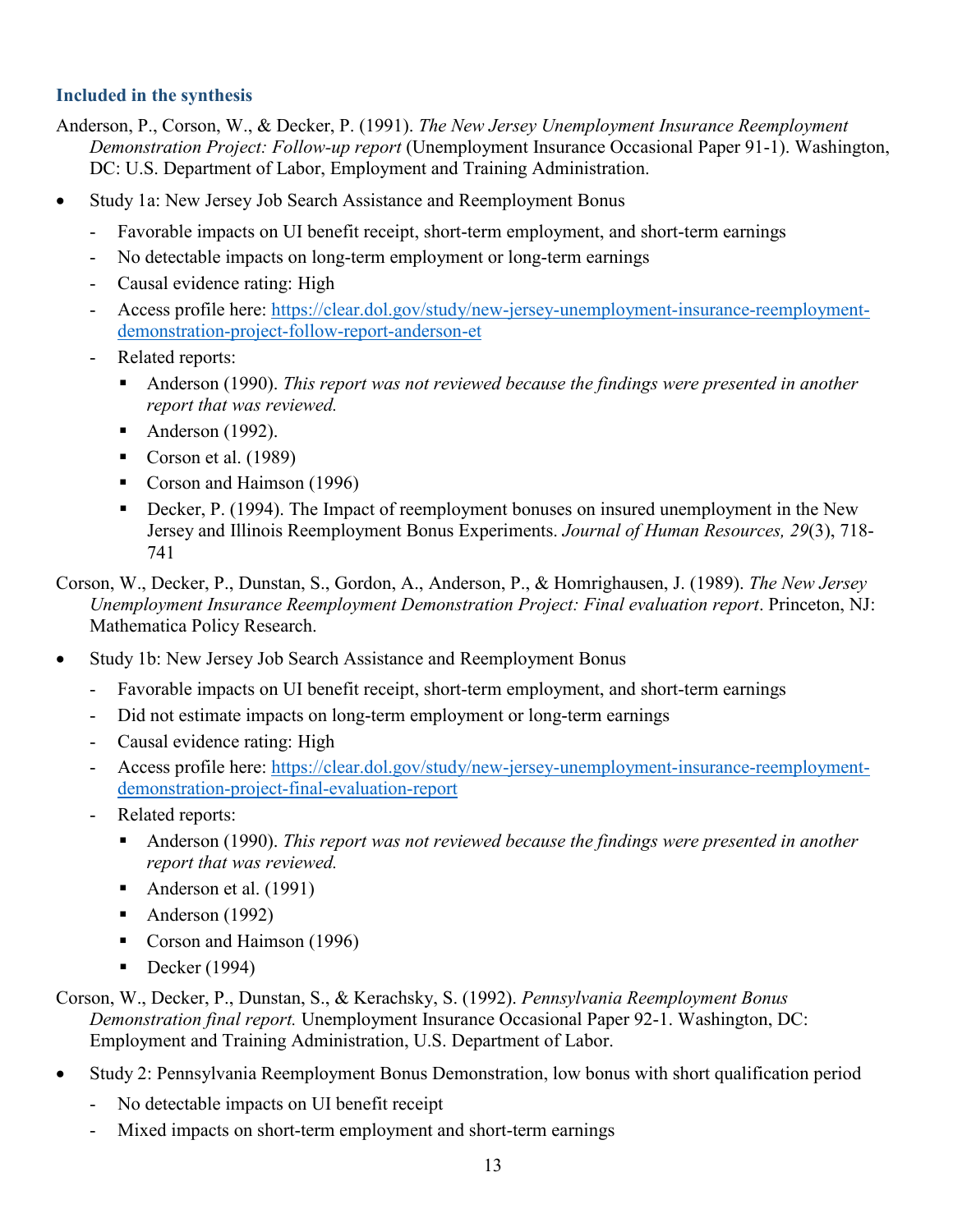- Did not estimate impacts on long-term employment or long-term earnings
- Causal evidence rating: High for UI benefit receipt outcomes and Moderate for employment and earnings outcomes
- Access profile here: [https://clear.dol.gov/study/pennsylvania-reemployment-bonus-demonstration-final](https://clear.dol.gov/study/pennsylvania-reemployment-bonus-demonstration-final-report-corson-et-al-1992)[report-corson-et-al-1992](https://clear.dol.gov/study/pennsylvania-reemployment-bonus-demonstration-final-report-corson-et-al-1992)
- Related reports:
	- Decker, P.,  $\&$  O'Leary, C. (1995). Evaluating pooled evidence from the reemployment bonus experiments. *The Journal of Human Resources, 30*(3), 534-550.
	- Decker, P., O'Leary, C., & Woodbury, S. (2001a). Bonus impacts on receipt of Unemployment Insurance. In Philip K. Robins & Robert G. Spiegelman (Eds.), *Reemployment bonuses in the Unemployment Insurance system: Evidence from three field experiments* (pp. 105-150). Kalamazoo, MI: W.E. Upjohn Institute for Employment Research. *This report was not reviewed because the findings were presented in another report that was reviewed.*
	- Decker, P., O'Leary, C., & Woodbury, S. (2001b). Impacts on employment and earnings. In Philip K. Robins & Robert G. Spiegelman (Eds.), *Reemployment bonuses in the Unemployment Insurance system: Evidence from three field experiments* (pp. 151-174). Kalamazoo, MI: W.E. Upjohn Institute for Employment Research. *This report was not reviewed because the findings were presented in another report that was reviewed.*
	- O'Leary, C., Decker, P., & Wandner, S. (2005). Cost-effectiveness of targeted reemployment bonuses. *Journal of Human Resources, 40*(1), 270-279.
- Study 3: Pennsylvania Reemployment Bonus Demonstration, low bonus with long qualification period
	- Favorable impacts on UI benefit receipt and short-term earnings
	- No detectable impacts on short-term employment
	- Did not estimate impacts on long-term employment or long-term earnings
	- Causal evidence rating: High for UI benefit receipt outcomes and Moderate for employment and earnings outcomes
	- Access profile here: [https://clear.dol.gov/study/pennsylvania-reemployment-bonus-demonstration-final](https://clear.dol.gov/study/pennsylvania-reemployment-bonus-demonstration-final-report-corson-et-al-1992)[report-corson-et-al-1992](https://clear.dol.gov/study/pennsylvania-reemployment-bonus-demonstration-final-report-corson-et-al-1992)
	- Related reports:
		- Decker and O'Leary (1995)
		- Decker et al. (2001a). *This report was not reviewed because the findings were presented in another report that was reviewed.*
		- Decker et al. (2001b). *This report was not reviewed because the findings were presented in another report that was reviewed.*
		- $\bullet$  O'Leary et al. (2005)
- Study 4: Pennsylvania Reemployment Bonus Demonstration, high bonus with short qualification period
	- No detectable impacts on UI benefit receipt, short-term employment, or short-term earnings
	- Did not estimate impacts on long-term employment or long-term earnings
	- Causal evidence rating: High for UI benefit receipt outcomes and Moderate for employment and earnings outcomes
	- Access profile here: [https://clear.dol.gov/study/pennsylvania-reemployment-bonus-demonstration-final](https://clear.dol.gov/study/pennsylvania-reemployment-bonus-demonstration-final-report-corson-et-al-1992)[report-corson-et-al-1992](https://clear.dol.gov/study/pennsylvania-reemployment-bonus-demonstration-final-report-corson-et-al-1992)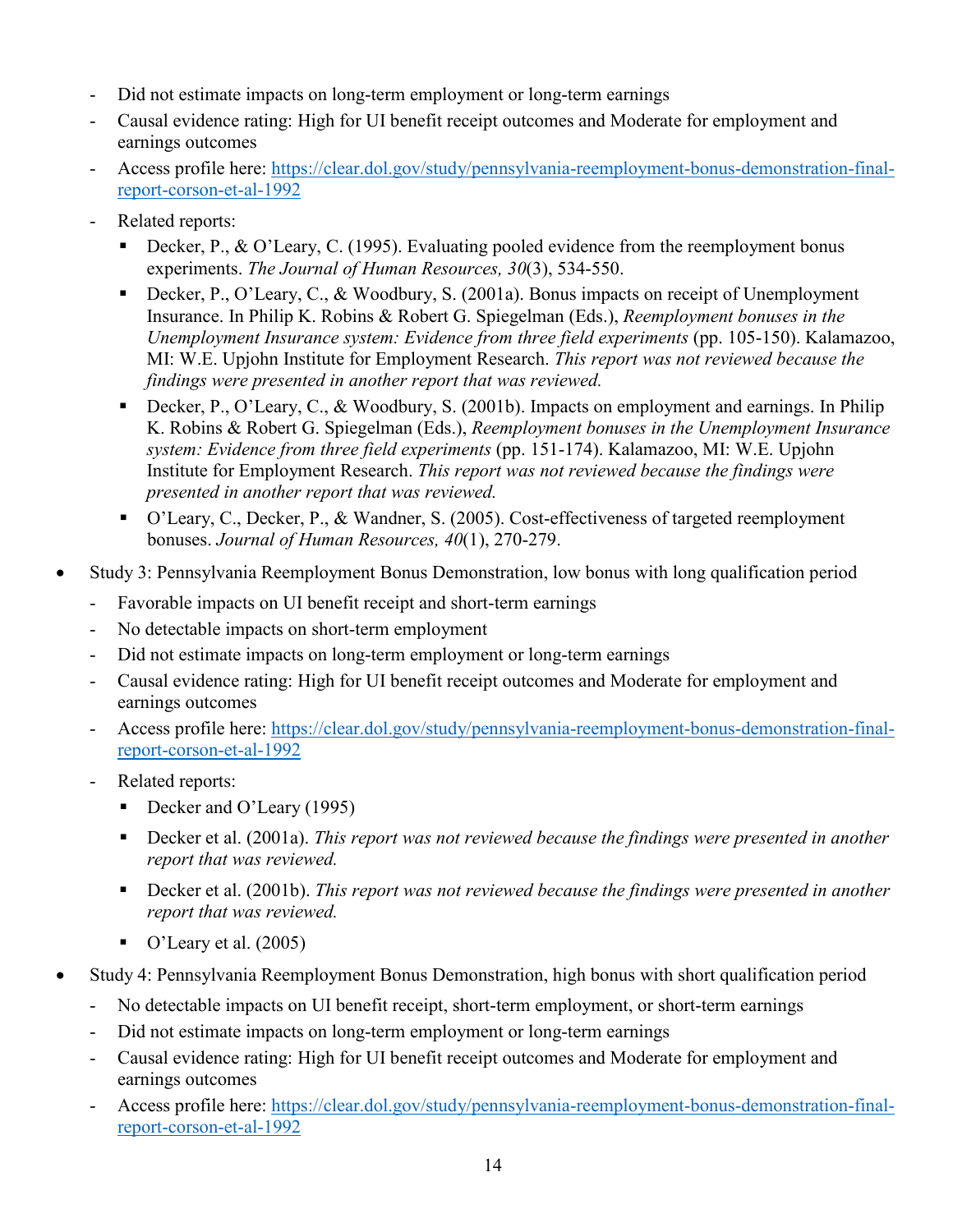- Related reports:
	- Decker and O'Leary (1995)
	- Decker et al. (2001a). *This report was not reviewed because the findings were presented in another report that was reviewed.*
	- Decker et al. (2001b). *This report was not reviewed because the findings were presented in another report that was reviewed.*
	- $\bullet$  O'Leary et al. (2005)
- Study 5: Pennsylvania Reemployment Bonus Demonstration, high bonus with long qualification period
	- Favorable impacts on UI benefit receipt
	- No detectable impacts on short-term employment or short-term earnings
	- Did not estimate impacts on long-term employment or long-term earnings
	- Causal evidence rating: High for UI benefit receipt outcomes and Moderate for employment and earnings outcomes
	- Access profile here: [https://clear.dol.gov/study/pennsylvania-reemployment-bonus-demonstration-final](https://clear.dol.gov/study/pennsylvania-reemployment-bonus-demonstration-final-report-corson-et-al-1992)[report-corson-et-al-1992](https://clear.dol.gov/study/pennsylvania-reemployment-bonus-demonstration-final-report-corson-et-al-1992)
	- Related reports:
		- Decker and O'Leary (1995)
		- Decker et al. (2001a). *This report was not reviewed because the findings were presented in another report that was reviewed.*
		- Decker et al. (2001a). *This report was not reviewed because the findings were presented in another report that was reviewed.*
		- $\bullet$  O'Leary et al. (2005)
- Study 6: Pennsylvania Reemployment Bonus Demonstration, high but declining bonus
	- No detectable impacts on UI benefit receipt, short-term employment, or short-term earnings
	- Did not estimate impacts on long-term employment or long-term earnings
	- Causal evidence rating: High for UI benefit receipt outcomes and Moderate for employment and earnings outcomes
	- Access profile here: [https://clear.dol.gov/study/pennsylvania-reemployment-bonus-demonstration-final](https://clear.dol.gov/study/pennsylvania-reemployment-bonus-demonstration-final-report-corson-et-al-1992)[report-corson-et-al-1992](https://clear.dol.gov/study/pennsylvania-reemployment-bonus-demonstration-final-report-corson-et-al-1992)
	- Related reports:
		- Decker and O'Leary (1995)
		- Decker et al. (2001a). *This report was not reviewed because the findings were presented in another report that was reviewed.*
		- Decker et al. (2001b). *This report was not reviewed because the findings were presented in another report that was reviewed.*
		- $\bullet$  O'Leary et al. (2005)

Corson, W., & Haimson, J. (1996). *The New Jersey Unemployment Insurance Reemployment Demonstration Project: Six-year follow-up and summary report, revised edition* (Unemployment Insurance Occasional Paper 96-2). Washington, DC: U.S. Department of Labor, Employment and Training Administration.

- Study 1c: New Jersey Job Search Assistance and Reemployment Bonus
	- Favorable impacts on UI benefit receipt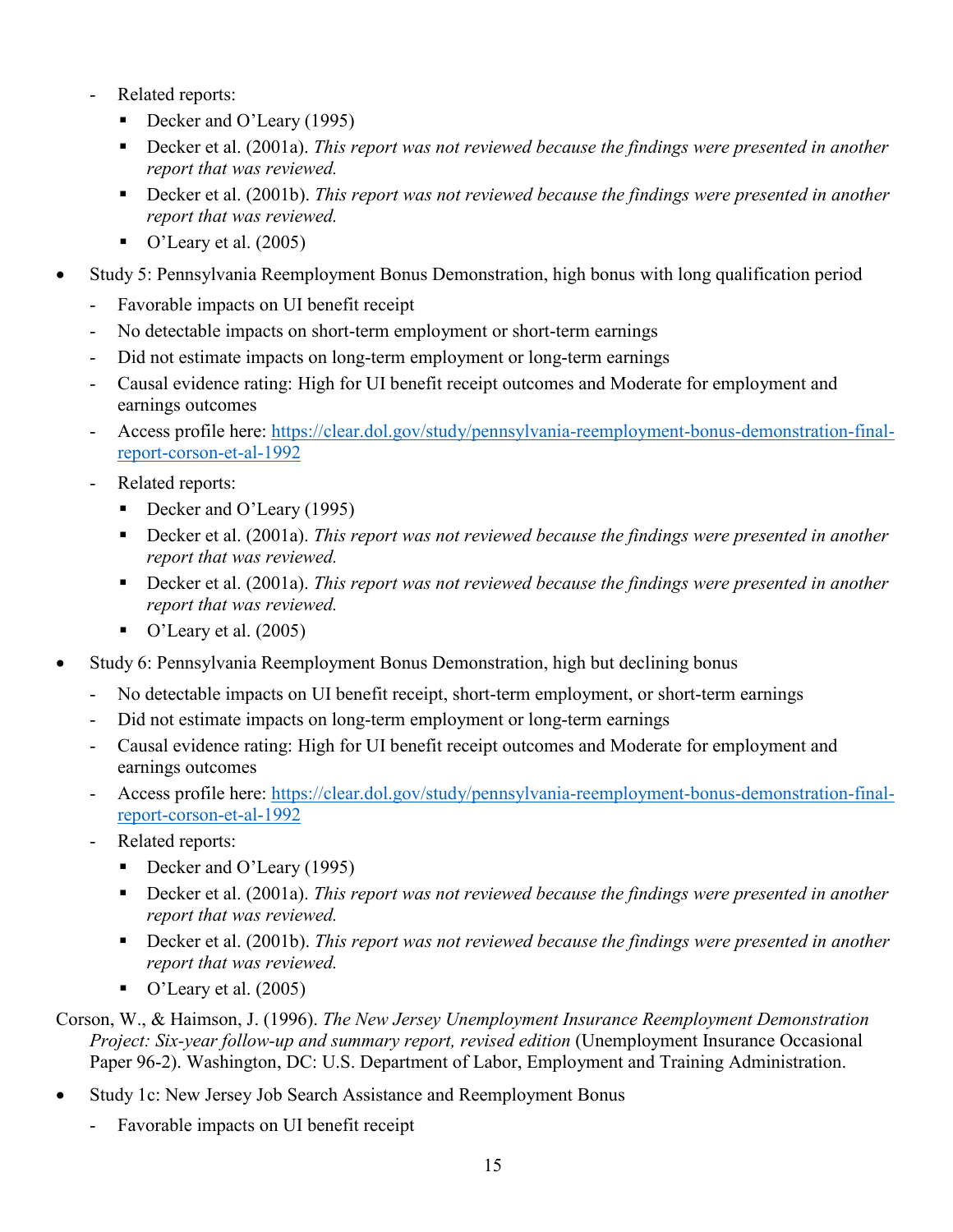- No detectable impacts on long-term employment or long-term earnings
- Did not estimate impacts on short-term employment or short-term earnings
- Causal evidence rating: High
- Access profile here: [https://clear.dol.gov/study/new-jersey-unemployment-insurance-reemployment](https://clear.dol.gov/study/new-jersey-unemployment-insurance-reemployment-demonstration-project-six-year-follow-and)[demonstration-project-six-year-follow-and](https://clear.dol.gov/study/new-jersey-unemployment-insurance-reemployment-demonstration-project-six-year-follow-and)
- Related reports:
	- Anderson (1990). *This report was not reviewed because the findings were presented in another report that was reviewed.*
	- Anderson et al. (1991)
	- Anderson  $(1992)$
	- Corson et al.  $(1989)$
	- $\blacksquare$  Decker (1994)
- Study 7a: Illinois Job Search Incentive
	- Favorable impacts on UI benefit receipt
	- No detectable impacts on long-term earnings
	- Did not measure impacts on short-term employment, long-term employment, or short-term earnings
	- Causal evidence rating: High
	- Access profile here: [https://clear.dol.gov/study/new-jersey-unemployment-insurance-reemployment](https://clear.dol.gov/study/new-jersey-unemployment-insurance-reemployment-demonstration-project-six-year-follow-and)[demonstration-project-six-year-follow-and](https://clear.dol.gov/study/new-jersey-unemployment-insurance-reemployment-demonstration-project-six-year-follow-and)
	- Related reports:
		- Spiegelman, R., & Woodbury, S. (1987). *The Illinois Unemployment Insurance incentive experiments*. Kalamazoo, MI: W.E. Upjohn Institute for Employment Research.
		- Woodbury, S., & Spiegelman, R. (1987). Bonuses to workers and employers to reduce unemployment: Randomized trials in Illinois. *American Economic Review, 77*(4), 513-530. *This report was not reviewed because the findings were presented in another report that was reviewed.*
		- Decker  $(1994)$
		- Decker et al. (2001a). *This report was not reviewed because the findings were presented in another report that was reviewed.*
		- Decker et al. (2001b). *This report was not reviewed because the findings were presented in another report that was reviewed.*

Spiegelman, R., & Woodbury, S. (1987). *The Illinois Unemployment Insurance incentive experiments*. Kalamazoo, MI: W.E. Upjohn Institute for Employment Research.

- Study 7b: Illinois Job Search Incentive
	- Favorable impacts on UI benefit receipt
	- No detectable impacts on long-term earnings
	- Did not measure impacts on short-term employment, long-term employment, or short-term earnings
	- Causal evidence rating: High
	- Access profile here: [https://clear.dol.gov/study/illinois-unemployment-insurance-incentive](https://clear.dol.gov/study/illinois-unemployment-insurance-incentive-experiments-spiegelman-woodbury-1987)[experiments-spiegelman-woodbury-1987](https://clear.dol.gov/study/illinois-unemployment-insurance-incentive-experiments-spiegelman-woodbury-1987)
	- Additional source:
		- Woodbury and Spiegelman (1987). *This report was not reviewed because the findings were presented in another report that was reviewed.*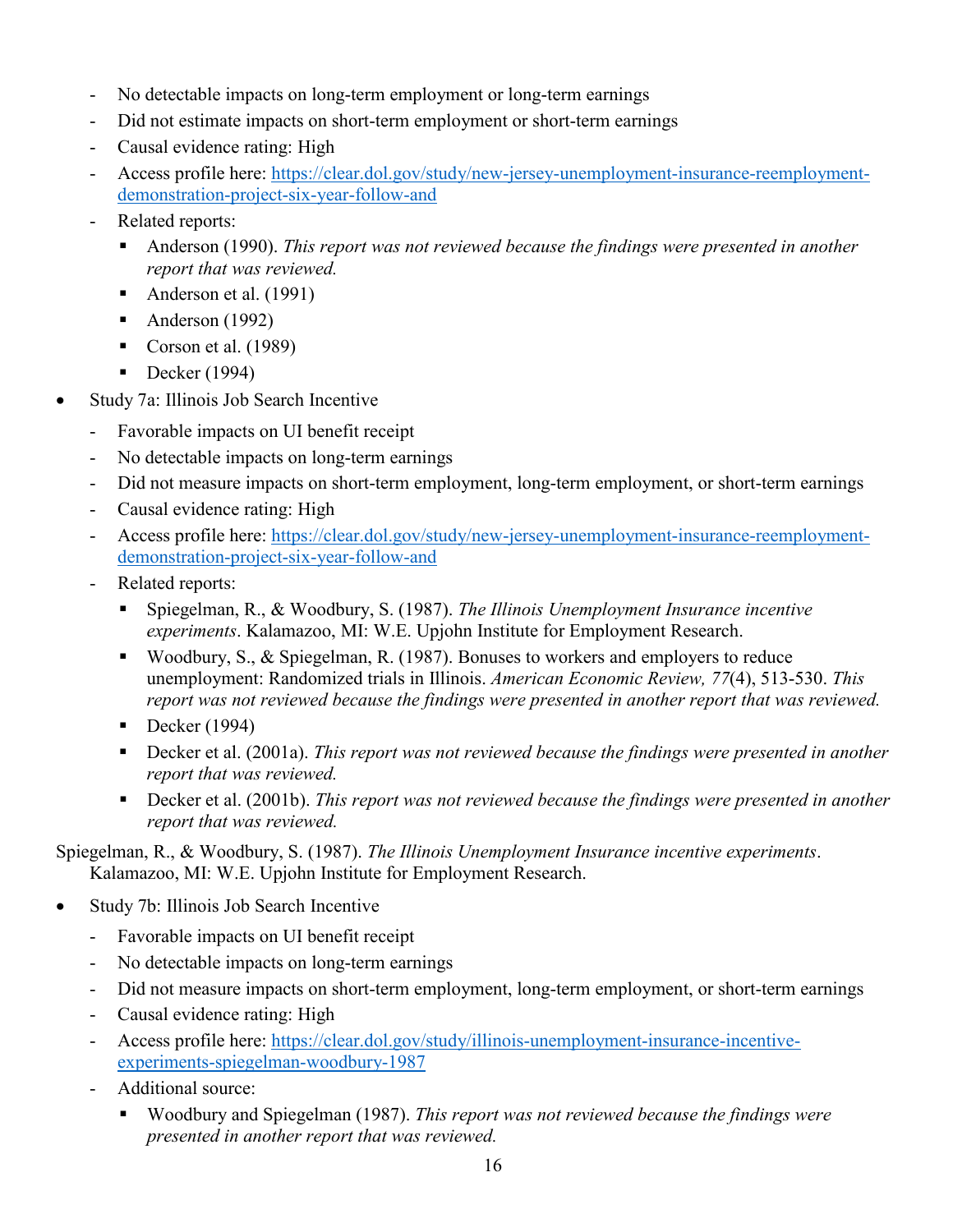- Related reports:
	- Decker  $(1994)$
	- Decker et al. (2001a). *This report was not reviewed because the findings were presented in another report that was reviewed.*
	- Decker et al. (2001b). *This report was not reviewed because the findings were presented in another report that was reviewed.*
- Study 8: Illinois Hiring Incentive
	- Favorable impacts on UI benefit receipt
	- No detectable impacts on long-term earnings
	- Did not measure impacts on short-term employment, long-term employment, or short-term earnings
	- Causal evidence rating: High
	- Access profile here: [https://clear.dol.gov/study/illinois-unemployment-insurance-incentive](https://clear.dol.gov/study/illinois-unemployment-insurance-incentive-experiments-spiegelman-woodbury-1987)[experiments-spiegelman-woodbury-1987](https://clear.dol.gov/study/illinois-unemployment-insurance-incentive-experiments-spiegelman-woodbury-1987)
	- Additional source:
		- Woodbury and Spiegelman (1987). *This report was not reviewed because the findings were presented in another report that was reviewed.*

Spiegelman, R., O'Leary, C., & Kline, K. (1992). *The Washington Reemployment Bonus Experiment: Final report*. Kalamazoo, MI: W.E. Upjohn Institute for Employment Research.

- Study 9: Washington Reemployment Bonus Experiment, low bonus with short qualification period
	- No detectable impacts on UI benefit receipt or short-term earnings
	- Did not measure impacts on short-term employment, long-term employment, or long-term earnings
	- Causal evidence rating: High
	- Access profile here: [https://clear.dol.gov/study/washington-reemployment-bonus-experiment-final](https://clear.dol.gov/study/washington-reemployment-bonus-experiment-final-report-spiegelman-et-al-1992)[report-spiegelman-et-al-1992](https://clear.dol.gov/study/washington-reemployment-bonus-experiment-final-report-spiegelman-et-al-1992)
	- Additional sources:
		- O'Leary, C., Spiegelman, R., & Kline, K. (1993). Reemployment incentives for Unemployment Insurance beneficiaries: Results from the Washington Reemployment Bonus Experiment. Kalamazoo, MI: W.E. Upjohn Institute for Employment Research. *This report was not reviewed because the findings were presented in another report that was reviewed.*
		- O'Leary, C., Spiegelman, R., & Kline, K. (1995). Do bonus offers shorten unemployment insurance spells? Results from the Washington experiment. *Journal of Policy Analysis and Management, 14*(2), 245-269. *This report was not reviewed because the findings were presented in another report that was reviewed.*
	- Related reports:
		- Decker and O'Leary (1995)
		- Decker et al. (2001a). *This report was not reviewed because the findings were presented in another report that was reviewed.*
		- Decker et al. (2001b). *This report was not reviewed because the findings were presented in another report that was reviewed.*
		- $\bullet$  O'Leary et al. (2005)
- Study 10: Washington Reemployment Bonus Experiment, medium bonus with short qualification period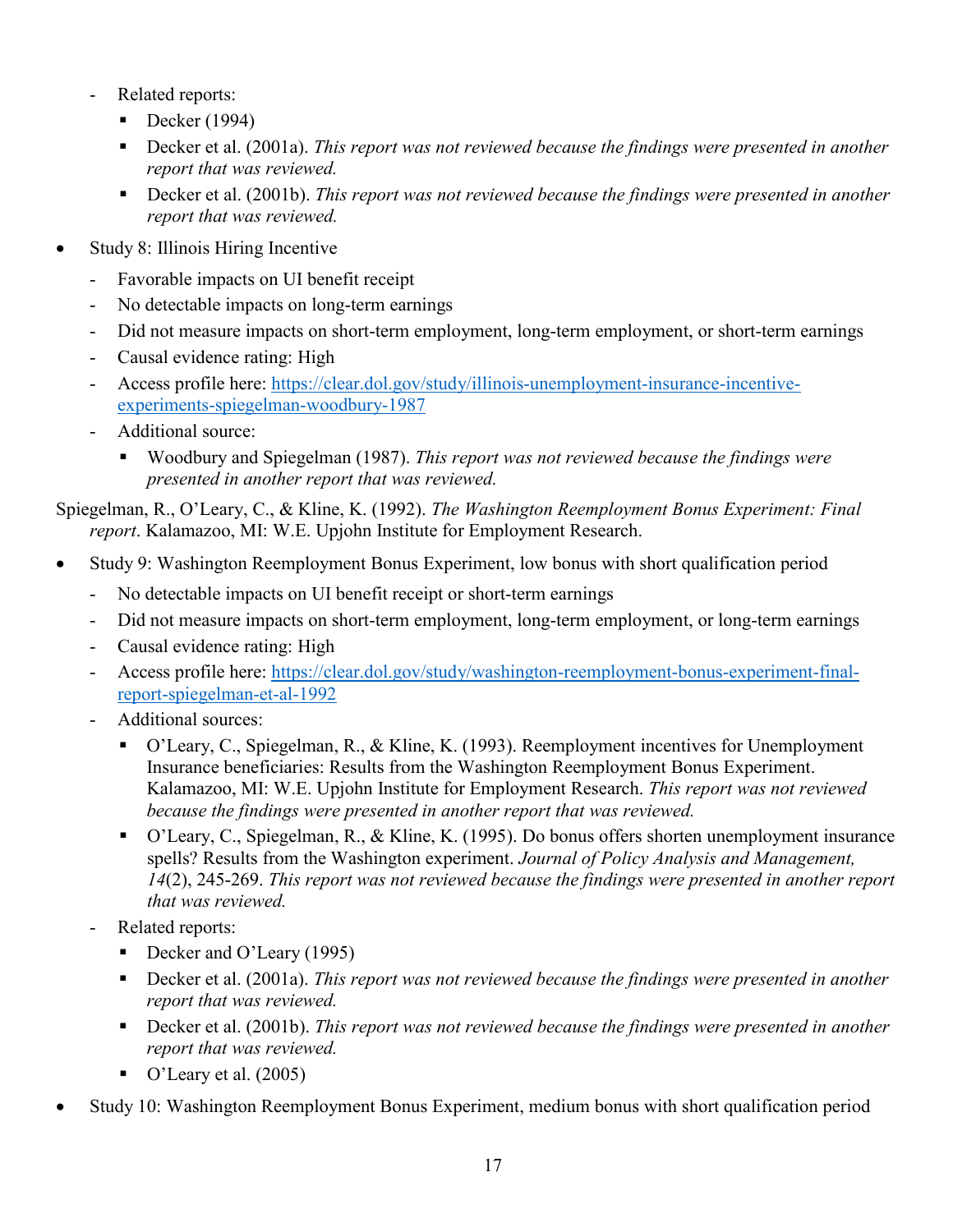- No detectable impacts on UI benefit receipt or short-term earnings
- Did not measure impacts on short-term employment, long-term employment, or long-term earnings
- Causal evidence rating: High
- Access profile here: [https://clear.dol.gov/study/washington-reemployment-bonus-experiment-final](https://clear.dol.gov/study/washington-reemployment-bonus-experiment-final-report-spiegelman-et-al-1992)[report-spiegelman-et-al-1992](https://clear.dol.gov/study/washington-reemployment-bonus-experiment-final-report-spiegelman-et-al-1992)
- Related reports:
	- O'Leary et al. (1993). *This report was not reviewed because the findings were presented in another report that was reviewed.*
	- O'Leary et al. (1995). *This report was not reviewed because the findings were presented in another report that was reviewed.*
	- Decker and O'Leary (1995)
	- Decker et al. (2001a). This report was not reviewed because the findings were presented in another report that was reviewed.
	- Decker et al. (2001b). *This report was not reviewed because the findings were presented in another report that was reviewed.*
	- $\bullet$  O'Leary et al. (2005)
- Study 11: Washington Reemployment Bonus Experiment, high bonus with short qualification period
	- Favorable impacts on UI benefit receipt
	- No detectable impacts on short-term earnings
	- Did not measure impacts on short-term employment, long-term employment, or long-term earnings
	- Causal evidence rating: High
	- Access profile here: [https://clear.dol.gov/study/washington-reemployment-bonus-experiment-final](https://clear.dol.gov/study/washington-reemployment-bonus-experiment-final-report-spiegelman-et-al-1992)[report-spiegelman-et-al-1992](https://clear.dol.gov/study/washington-reemployment-bonus-experiment-final-report-spiegelman-et-al-1992)
	- Related reports:
		- O'Leary et al. (1993). *This report was not reviewed because the findings were presented in another report that was reviewed.*
		- O'Leary et al. (1995). *This report was not reviewed because the findings were presented in another report that was reviewed.*
		- Decker and O'Leary (1995)
		- Decker et al. (2001a). *This report was not reviewed because the findings were presented in another report that was reviewed.*
		- Decker et al. (2001b). *This report was not reviewed because the findings were presented in another report that was reviewed.*
		- $\bullet$  O'Leary et al. (2005)
- Study 12: Washington Reemployment Bonus Experiment, low bonus with long qualification period
	- Favorable impacts on UI benefit receipt
	- No detectable impacts on short-term earnings
	- Did not measure impacts on short-term employment, long-term employment, or long-term earnings
	- Causal evidence rating: High
	- Access profile here: [https://clear.dol.gov/study/washington-reemployment-bonus-experiment-final](https://clear.dol.gov/study/washington-reemployment-bonus-experiment-final-report-spiegelman-et-al-1992)[report-spiegelman-et-al-1992](https://clear.dol.gov/study/washington-reemployment-bonus-experiment-final-report-spiegelman-et-al-1992)
	- Related reports: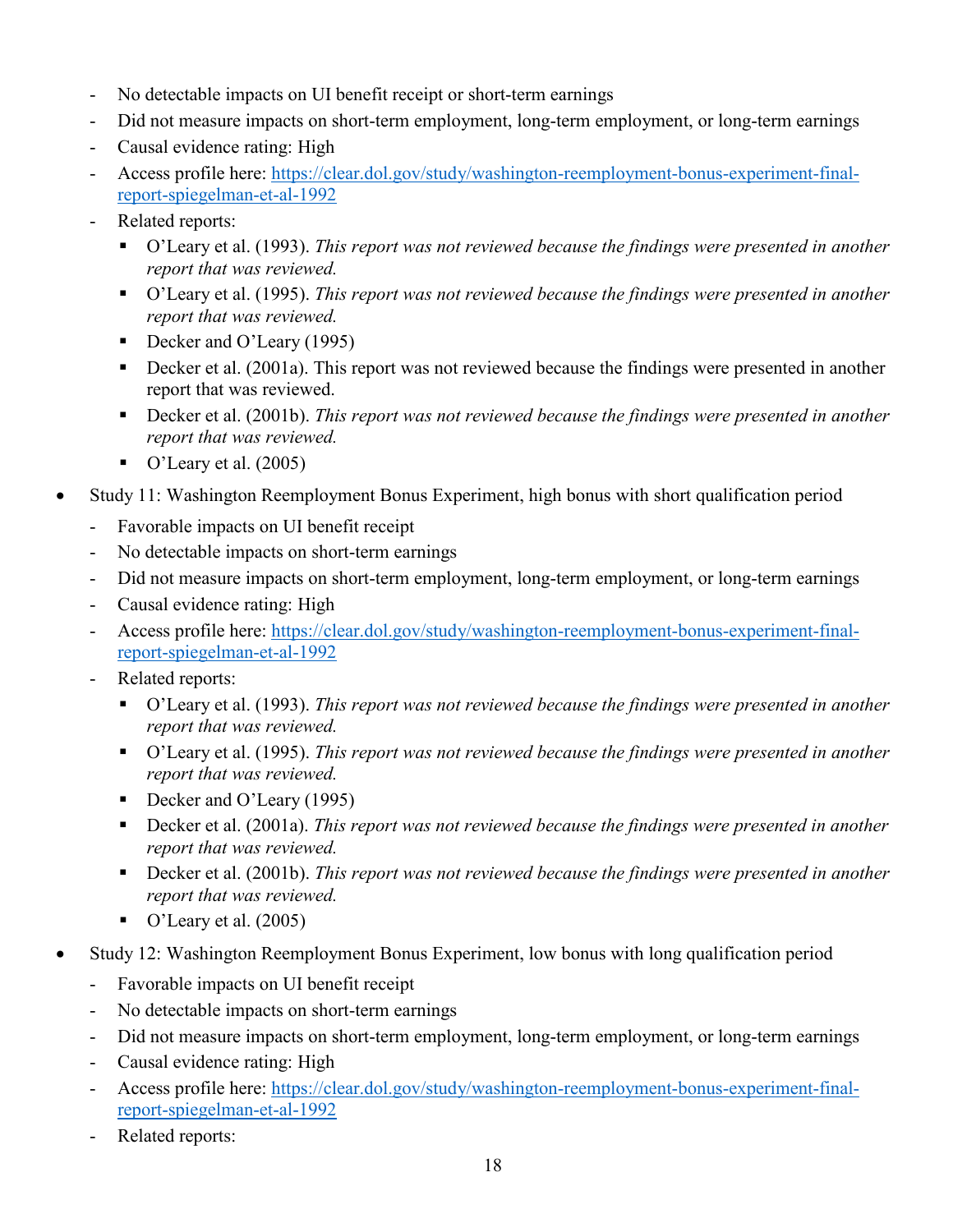- O'Leary et al. (1993). *This report was not reviewed because the findings were presented in another report that was reviewed.*
- O'Leary et al. (1995). *This report was not reviewed because the findings were presented in another report that was reviewed.*
- Decker and O'Leary (1995)
- Decker et al. (2001a). *This report was not reviewed because the findings were presented in another report that was reviewed.*
- Decker et al. (2001b). *This report was not reviewed because the findings were presented in another report that was reviewed.*
- $\bullet$  O'Leary et al. (2005)
- Study 13: Washington Reemployment Bonus Experiment, medium bonus with long qualification period
	- No detectable impacts on UI benefit receipt or short-term earnings
	- Did not measure impacts on short-term employment, long-term employment, or long-term earnings
	- Causal evidence rating: High
	- Access profile here: [https://clear.dol.gov/study/washington-reemployment-bonus-experiment-final](https://clear.dol.gov/study/washington-reemployment-bonus-experiment-final-report-spiegelman-et-al-1992)[report-spiegelman-et-al-1992](https://clear.dol.gov/study/washington-reemployment-bonus-experiment-final-report-spiegelman-et-al-1992)
	- Related reports:
		- O'Leary et al. (1993). *This report was not reviewed because the findings were presented in another report that was reviewed.*
		- O'Leary et al. (1995). *This report was not reviewed because the findings were presented in another report that was reviewed.*
		- Decker and O'Leary (1995)
		- Decker et al. (2001a). *This report was not reviewed because the findings were presented in another report that was reviewed.*
		- Decker et al. (2001b). *This report was not reviewed because the findings were presented in another report that was reviewed.*
		- $\bullet$  O'Leary et al. (2005)
- Study 14: Washington Reemployment Bonus Experiment, high bonus with long qualification period
	- Favorable impacts on UI benefit receipt
	- No detectable impacts on short-term earnings
	- Did not measure impacts on short-term employment, long-term employment, or long-term earnings
	- Causal evidence rating: High
	- Access profile here: [https://clear.dol.gov/study/washington-reemployment-bonus-experiment-final](https://clear.dol.gov/study/washington-reemployment-bonus-experiment-final-report-spiegelman-et-al-1992)[report-spiegelman-et-al-1992](https://clear.dol.gov/study/washington-reemployment-bonus-experiment-final-report-spiegelman-et-al-1992)
	- Related reports:
		- O'Leary et al. (1993). *This report was not reviewed because the findings were presented in another report that was reviewed.*
		- O'Leary et al. (1995). *This report was not reviewed because the findings were presented in another report that was reviewed.*
		- Decker and O'Leary (1995)
		- Decker et al. (2001a). *This report was not reviewed because the findings were presented in another report that was reviewed.*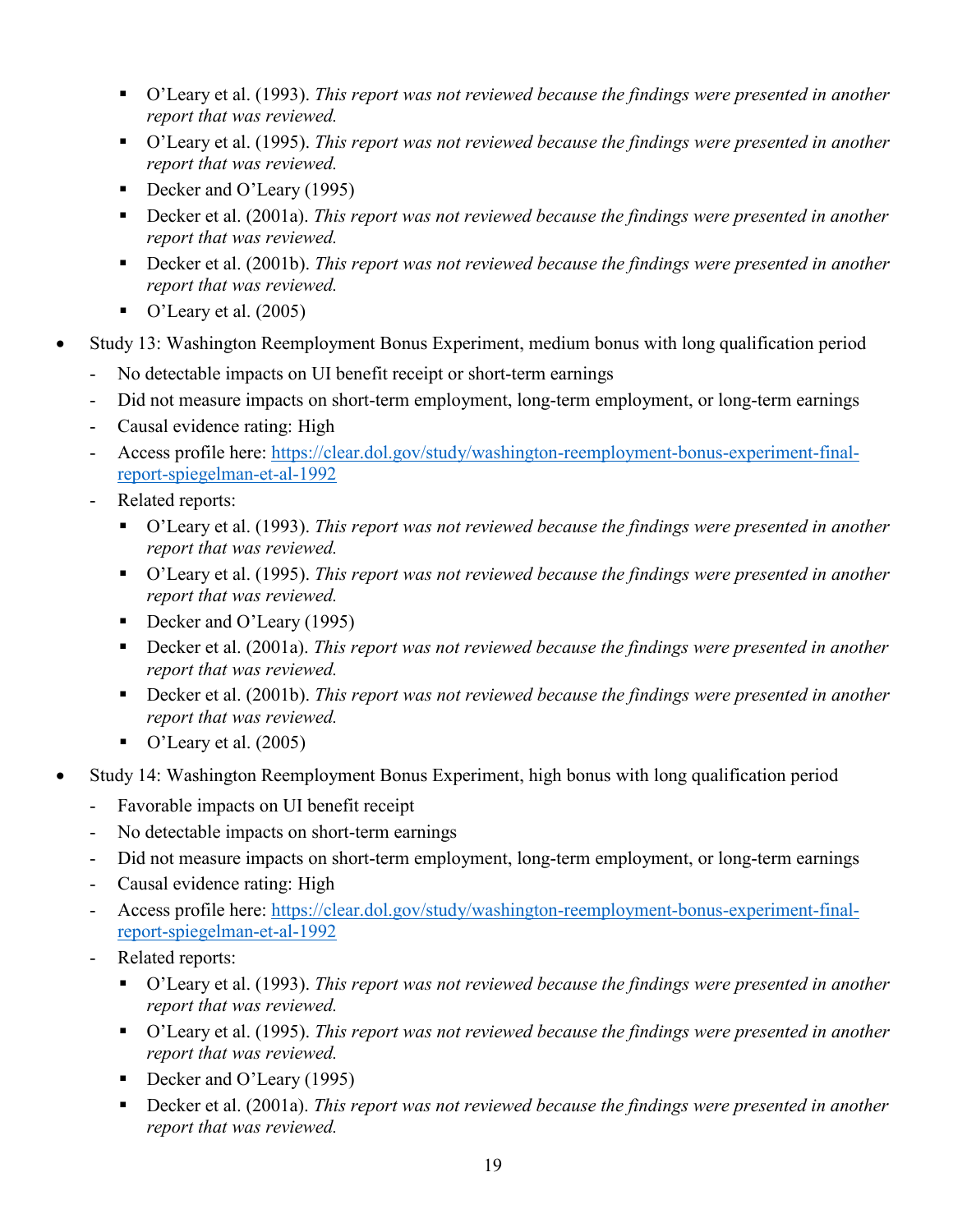- Decker et al. (2001b). *This report was not reviewed because the findings were presented in another report that was reviewed.*
- $\bullet$  O'Leary et al. (2005)

# **Not included in the synthesis**

Anderson, P. (1992). Time-varying effects of recall expectation, a reemployment bonus, and job counseling on unemployment durations. *Journal of Labor Economics*, *10*(1), 99-115.

- Study 1d: New Jersey Job Search Assistance and Reemployment Bonus. *This analysis was excluded from the synthesis because it did not examine any of the five outcomes covered in the research synthesis.*
	- Access profile here: [https://clear.dol.gov/study/time-varying-effects-recall-expectation-reemployment](https://clear.dol.gov/study/time-varying-effects-recall-expectation-reemployment-bonus-and-job-counseling-unemployment)[bonus-and-job-counseling-unemployment](https://clear.dol.gov/study/time-varying-effects-recall-expectation-reemployment-bonus-and-job-counseling-unemployment)
	- Related reports:
		- Anderson (1990). *This report was not reviewed because the findings were presented in another report that was reviewed.*
		- Anderson et al. (1991)
		- Corson et al.  $(1989)$
		- Decker  $(1994)$
		- Corson and Haimson (1996)

Decker, P. (1994). The impact of reemployment bonuses on insured unemployment in the New Jersey and Illinois Reemployment Bonus experiments. *Journal of Human Resources, 29*(3), 718-741.

- Study 15: New Jersey Reemployment Bonus. *This study was excluded from the synthesis because it did not examine any of the five outcomes covered in the research synthesis.*
	- Access profile here: [https://clear.dol.gov/study/impact-reemployment-bonuses-insured-unemployment](https://clear.dol.gov/study/impact-reemployment-bonuses-insured-unemployment-new-jersey-and-illinois-reemployment-bonus)[new-jersey-and-illinois-reemployment-bonus](https://clear.dol.gov/study/impact-reemployment-bonuses-insured-unemployment-new-jersey-and-illinois-reemployment-bonus)
	- Related reports:
		- Anderson (1990). *This report was not reviewed because the findings were presented in another report that was reviewed.*
		- Anderson et al. (1991)
		- Corson et al.  $(1989)$
		- Corson and Haimson (1996)
- Study 16: Illinois Reemployment Bonus. *This study was excluded from the synthesis because it did not examine any of the five outcomes covered in the research synthesis.*
	- Access profile here: [https://clear.dol.gov/study/impact-reemployment-bonuses-insured-unemployment](https://clear.dol.gov/study/impact-reemployment-bonuses-insured-unemployment-new-jersey-and-illinois-reemployment-bonus)[new-jersey-and-illinois-reemployment-bonus](https://clear.dol.gov/study/impact-reemployment-bonuses-insured-unemployment-new-jersey-and-illinois-reemployment-bonus)
	- Related reports:
		- **Spiegelman and Woodbury (1987)**
		- Decker  $(1994)$
		- Decker et al. (2001a). *This report was not reviewed because the findings were presented in another report that was reviewed.*
		- Decker et al. (2001b). *This report was not reviewed because the findings were presented in another report that was reviewed.*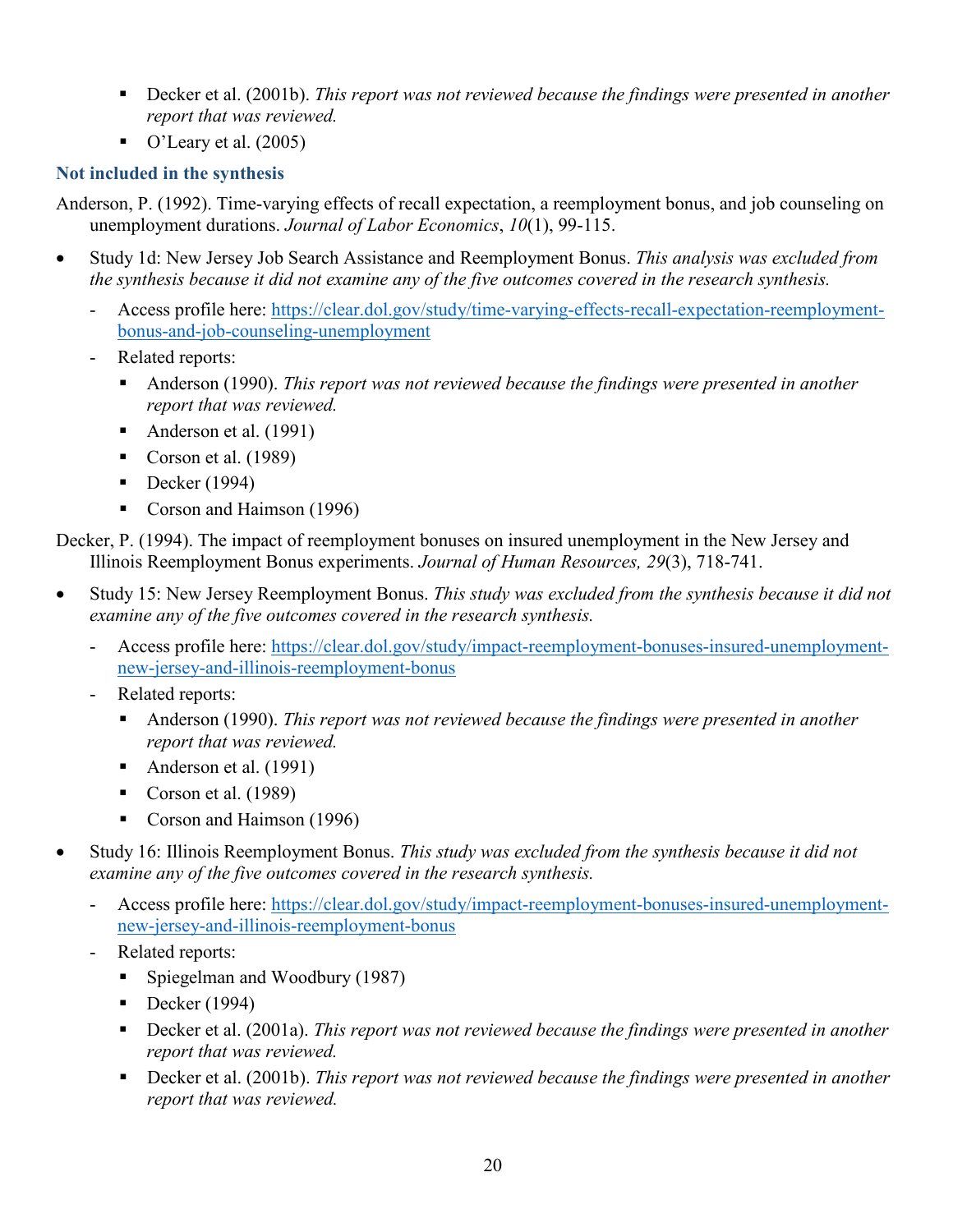Decker, P., & O'Leary, C. (1995). Evaluating pooled evidence from the reemployment bonus experiments. *The Journal of Human Resources, 30*(3), 534-550.

- Study 17: Pennsylvania and Washington Reemployment Bonuses. *This study was excluded from the synthesis because it did not examine any of the five outcomes covered in the research synthesis.*
	- Access profile here: [https://clear.dol.gov/study/evaluating-pooled-evidence-reemployment-bonus](https://clear.dol.gov/study/evaluating-pooled-evidence-reemployment-bonus-experiments-decker-oleary-1995)[experiments-decker-oleary-1995](https://clear.dol.gov/study/evaluating-pooled-evidence-reemployment-bonus-experiments-decker-oleary-1995)

O'Leary, C., Decker, P., & Wandner, S. (2005). Cost-effectiveness of targeted reemployment bonuses. *Journal of Human Resources*, *40*(1), 270-279.

- Study 6 (pooled results): Pennsylvania Reemployment Bonus Experiment, any bonus. *This study was excluded from the synthesis because it pooled results from studies included in the synthesis and did not constitute a separate study.*
	- Access profile here: [https://clear.dol.gov/study/cost-effectiveness-targeted-reemployment-bonuses](https://clear.dol.gov/study/cost-effectiveness-targeted-reemployment-bonuses-oleary-et-al-2005)[oleary-et-al-2005](https://clear.dol.gov/study/cost-effectiveness-targeted-reemployment-bonuses-oleary-et-al-2005)
	- Additional sources:
		- Corson et al.  $(1992)$
		- O'Leary, C.J., Decker, P.T., and Wandner, S.A. (1998). Cost-effectiveness of targeted reemployment bonuses (Upjohn Institute Working Paper No. 98-51). Kalamazoo, MI: W.E. Upjohn Institute for Employment Research. *This report was not reviewed because the findings were presented in another report*.
	- Related reports:
		- Decker and O'Leary (1995).
		- Decker et al. (2001a). *This report was not reviewed because the findings were presented in another report that was reviewed.*
		- Decker et al. (2001b). *This report was not reviewed because the findings were presented in another report that was reviewed.*
- Study 14 (pooled results): Washington Reemployment Bonus Experiment, any bonus. *This study was excluded from the synthesis because it pooled results from studies included in the synthesis and did not constitute a separate study.* 
	- Access profile here: [https://clear.dol.gov/study/cost-effectiveness-targeted-reemployment-bonuses](https://clear.dol.gov/study/cost-effectiveness-targeted-reemployment-bonuses-oleary-et-al-2005)[oleary-et-al-2005](https://clear.dol.gov/study/cost-effectiveness-targeted-reemployment-bonuses-oleary-et-al-2005)
	- Additional sources:
		- O'Leary et al. (1998). *This report was not reviewed because the findings were presented in another report.*
	- Related reports:
		- O'Leary et al. (1993). *This report was not reviewed because the findings were presented in another report that was reviewed.*
		- O'Leary et al. (1995). *This report was not reviewed because the findings were presented in another report that was reviewed.*
		- Decker and O'Leary (1995)
		- Spiegelman et al. (1992)
		- Decker et al. (2001a). *This report was not reviewed because the findings were presented in another report that was reviewed.*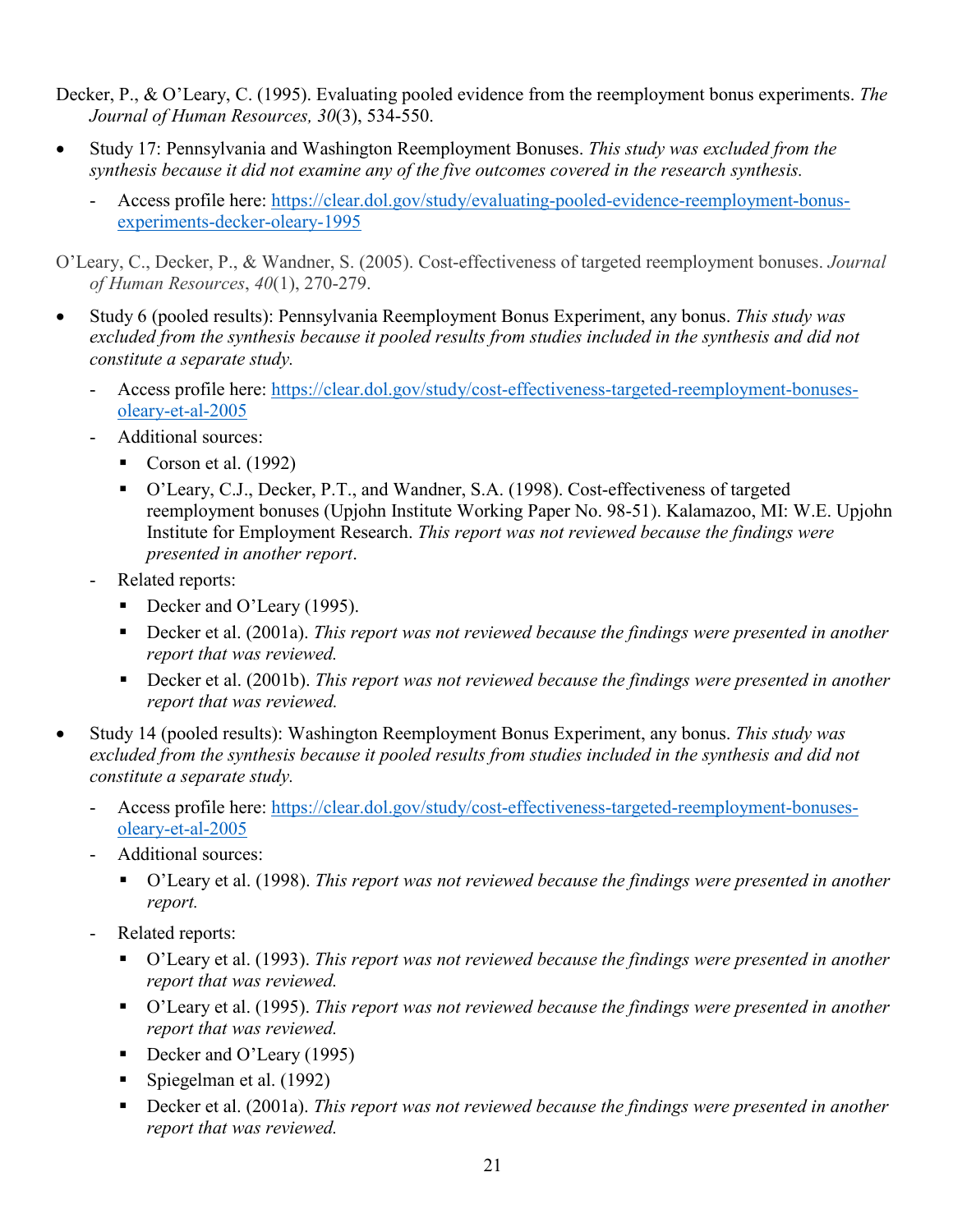■ Decker et al. (2001b). *This report was not reviewed because the findings were presented in another report that was reviewed.* 

Spiegelman, R., O'Leary, C., & Kline, K. (1992). *The Washington Reemployment Bonus Experiment: Final report*. Kalamazoo, MI: W.E. Upjohn Institute for Employment Research.

- Study 14 (pooled results): Washington Reemployment Bonus Experiment, any bonus. *This study was excluded from the synthesis because it pooled results from studies included in the synthesis and did not constitute a separate study.*
	- Access profile here: [https://clear.dol.gov/study/washington-reemployment-bonus-experiment-final](https://clear.dol.gov/study/washington-reemployment-bonus-experiment-final-report-spiegelman-et-al-1992)[report-spiegelman-et-al-1992](https://clear.dol.gov/study/washington-reemployment-bonus-experiment-final-report-spiegelman-et-al-1992)
	- Related reports:
		- O'Leary et al. (1993). *This report was not reviewed because the findings were presented in another report that was reviewed.*
		- O'Leary et al. (1995). *This report was not reviewed because the findings were presented in another report that was reviewed.*
		- Decker and O'Leary (1995)
		- Decker et al. (2001). *This report was not reviewed because the findings were presented in another report that was reviewed.*
		- $\bullet$  O'Leary et al. (2005)

## D. Profiling

**Overview:** Sites identify UI claimants at higher risk of exhausting unemployment benefits and try to provide them with enhanced employment services. These services may include an orientation, providing labor market information, and referrals to job search training or resume training workshops. Evidence reviewed on this intervention type included eight studies with high or moderate causal evidence. One study was not included in the synthesis because it received a low causal evidence rating and the synthesis only included studies with high or moderate causal evidence ratings.

## **Included in the synthesis**

Black, D., Smith, J., Berger, M., & Noel, B. (2003). Is the threat of reemployment services more effective than the services themselves? Evidence from random assignments in the UI system. *American Economic Review, 93*(4), 1313-1327.

- Study 1: Kentucky Worker Profiling and Reemployment Services
	- Favorable impacts on UI benefit receipt and short-term earnings
	- Did not measure impacts on short-term employment, long-term employment, or long-term earnings
	- Causal evidence rating: High
	- Access profile here: [https://clear.dol.gov/study/threat-reemployment-services-more-effective-services](https://clear.dol.gov/study/threat-reemployment-services-more-effective-services-themselves-evidence-random-assignments-ui)[themselves-evidence-random-assignments-ui](https://clear.dol.gov/study/threat-reemployment-services-more-effective-services-themselves-evidence-random-assignments-ui)
	- Additional source:
		- Black, D., Smith, J., Berger, M., & Noel, B. (2002). Is the threat of reemployment services more effective than the services themselves? Experimental Evidence from the UI System. Cambridge, MA: National Bureau of Economic Research. *This report was not reviewed because the findings were presented in another report that was reviewed.*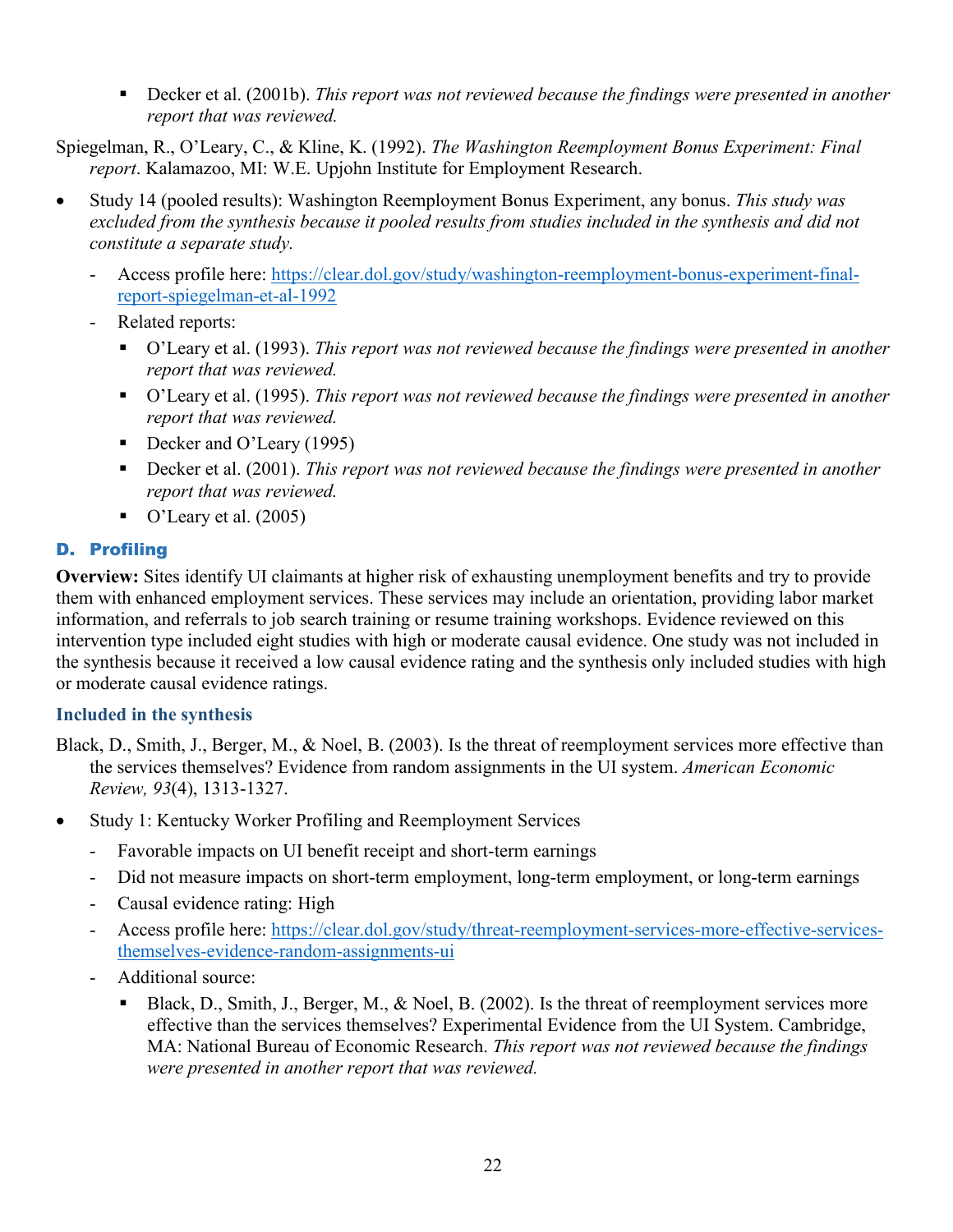- Related report:
	- Galdo, J. C. (2006). Three essays in programme evaluation (Doctoral dissertation). Retrieved from ProQuest. (Accession No. 304941896). *This report was not reviewed because the findings were presented in another report that was reviewed.*

Dickinson, K., Kreutzer, S., West, R., & Decker, P. (1999). *Evaluation of Worker Profiling and Reemployment Services systems: Final report* (Research and Evaluation Report Series 99-D). Washington, DC: U.S. Department of Labor, Employment and Training Administration.

- Study 2: Connecticut Worker Profiling and Reemployment Services
	- Favorable impacts on UI benefit receipt
	- No detectable impacts on short-term employment or short-term earnings
	- Did not measure impacts on long-term employment or long-term earnings
	- Causal evidence rating: Moderate
	- Access profile here: [https://clear.dol.gov/study/evaluation-worker-profiling-and-reemployment](https://clear.dol.gov/study/evaluation-worker-profiling-and-reemployment-services-systems-final-report-dickinson-et-al)[services-systems-final-report-dickinson-et-al](https://clear.dol.gov/study/evaluation-worker-profiling-and-reemployment-services-systems-final-report-dickinson-et-al)
	- Additional source:
		- Dickinson, K., Decker, P., & Kreutzer, S. (2002). Evaluation of WPRS systems. In Randall W. Eberts, Christopher J. O'Leary, and Stephen A. (Eds.), *Targeting employment services*. Kalamazoo, MI: W.E. Upjohn Institute, 61-90. *This report was not reviewed because the findings were presented in another report that was reviewed.*
- Study 3: Illinois Worker Profiling and Reemployment Services
	- Favorable impacts on UI benefit receipt
	- No detectable impacts on short-term employment or short-term earnings
	- Did not measure impacts on long-term employment or long-term earnings
	- Causal evidence rating: Moderate
	- Access profile here: [https://clear.dol.gov/study/evaluation-worker-profiling-and-reemployment](https://clear.dol.gov/study/evaluation-worker-profiling-and-reemployment-services-systems-final-report-dickinson-et-al)[services-systems-final-report-dickinson-et-al](https://clear.dol.gov/study/evaluation-worker-profiling-and-reemployment-services-systems-final-report-dickinson-et-al)
	- Additional source:
		- Dickinson et al. (2002). *This report was not reviewed because the findings were presented in another report that was reviewed.*
- Study 4: Kentucky Worker Profiling and Reemployment Services
	- No detectable impacts on short-term employment or short-term earnings
	- Unfavorable impacts on UI benefit receipt
	- Did not measure impacts on long-term employment or long-term earnings
	- Causal evidence rating: Moderate
	- Access profile here: [https://clear.dol.gov/study/evaluation-worker-profiling-and-reemployment](https://clear.dol.gov/study/evaluation-worker-profiling-and-reemployment-services-systems-final-report-dickinson-et-al)[services-systems-final-report-dickinson-et-al](https://clear.dol.gov/study/evaluation-worker-profiling-and-reemployment-services-systems-final-report-dickinson-et-al)
	- Additional source:
		- Dickinson et al. (2002). *This report was not reviewed because the findings were presented in another report that was reviewed.*
- Study 5: Maine Worker Profiling and Reemployment Services
	- Favorable impacts on UI benefit receipt and short-term earnings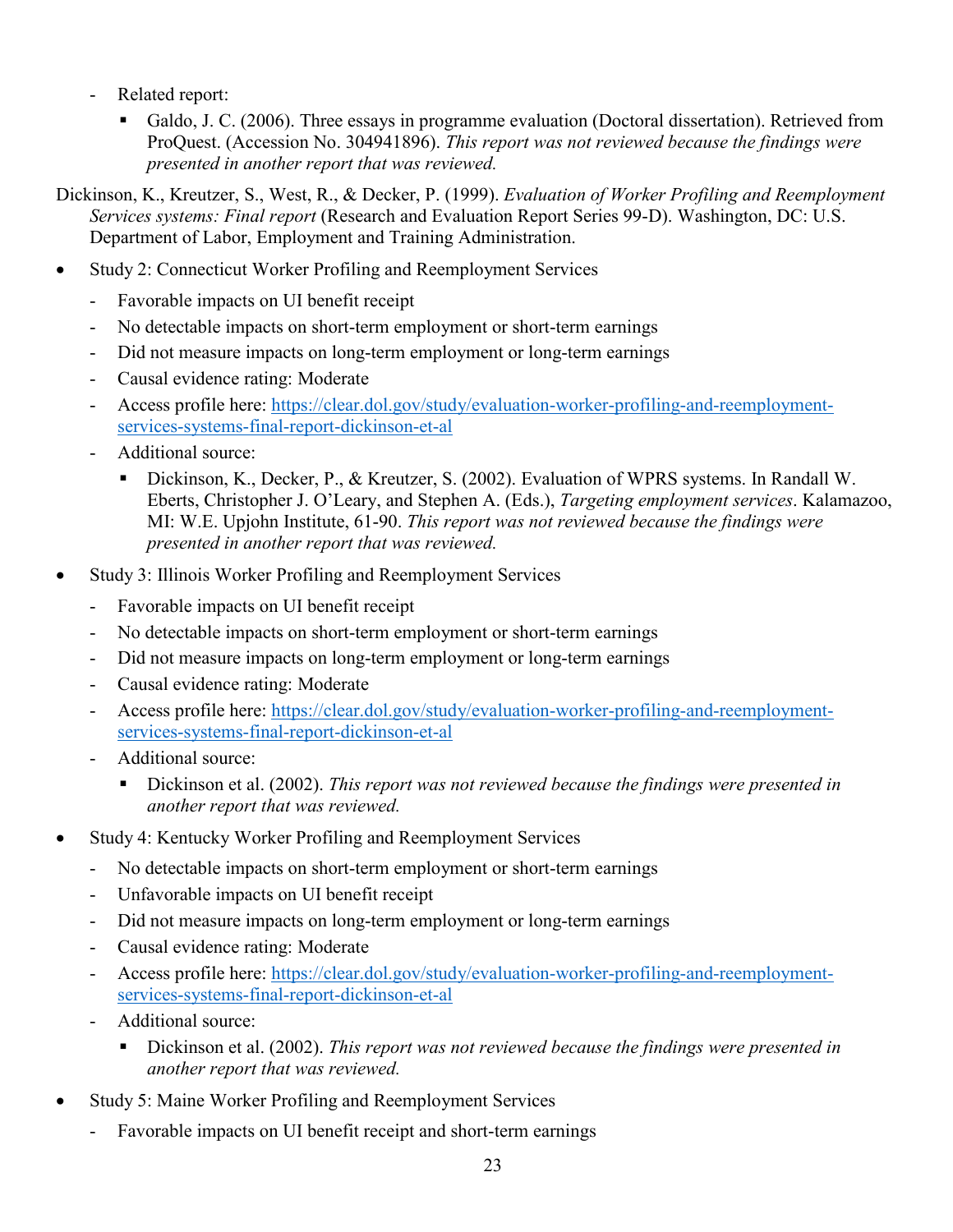- No detectable impacts on short-term employment
- Did not measure impacts on long-term employment or long-term earnings
- Causal evidence rating: Moderate
- Access profile here: [https://clear.dol.gov/study/evaluation-worker-profiling-and-reemployment](https://clear.dol.gov/study/evaluation-worker-profiling-and-reemployment-services-systems-final-report-dickinson-et-al)[services-systems-final-report-dickinson-et-al](https://clear.dol.gov/study/evaluation-worker-profiling-and-reemployment-services-systems-final-report-dickinson-et-al)
- Additional source:
	- Dickinson et al. (2002). *This report was not reviewed because the findings were presented in another report that was reviewed.*
- Study 6: New Jersey Worker Profiling and Reemployment Services
	- Favorable impacts on UI benefit receipt and short-term earnings
	- Unfavorable impacts on short-term employment
	- Did not measure impacts on long-term employment or long-term earnings
	- Causal evidence rating: Moderate
	- Access profile here: [https://clear.dol.gov/study/evaluation-worker-profiling-and-reemployment](https://clear.dol.gov/study/evaluation-worker-profiling-and-reemployment-services-systems-final-report-dickinson-et-al)[services-systems-final-report-dickinson-et-al](https://clear.dol.gov/study/evaluation-worker-profiling-and-reemployment-services-systems-final-report-dickinson-et-al)
	- Additional source:
		- Dickinson et al. (2002). *This report was not reviewed because the findings were presented in another report that was reviewed.*
- Study 7: South Carolina Worker Profiling and Reemployment Services
	- No detectable impacts on UI benefit receipt
	- Unfavorable impacts on short-term employment or short-term earnings
	- Did not measure impacts on long-term employment or long-term earnings
	- Causal evidence rating: Moderate
	- Access profile here: [https://clear.dol.gov/study/evaluation-worker-profiling-and-reemployment](https://clear.dol.gov/study/evaluation-worker-profiling-and-reemployment-services-systems-final-report-dickinson-et-al)[services-systems-final-report-dickinson-et-al](https://clear.dol.gov/study/evaluation-worker-profiling-and-reemployment-services-systems-final-report-dickinson-et-al)
	- Additional source:
		- Dickinson et al. (2002). *This report was not reviewed because the findings were presented in another report that was reviewed.*
- Michaelides, M., & Mueser, P. (2016). *The labor market effects of U.S. reemployment programs during the Great Recession* (Working paper 08-2015). Nicosia, Cyprus: University of Cyprus, Department of Economics.
- Study 8: Florida Priority Reemployment Services (PREP)
	- Favorable impacts on UI benefit receipt and short-term employment
	- No detectable impacts on short-term earnings
	- Did not measure impacts on long-term employment or long-term earnings
	- Causal evidence rating: High
	- Access profile here: [https://clear.dol.gov/study/labor-market-effects-us-reemployment-programs](https://clear.dol.gov/study/labor-market-effects-us-reemployment-programs-during-great-recession-michaelides-mueser-2016)[during-great-recession-michaelides-mueser-2016](https://clear.dol.gov/study/labor-market-effects-us-reemployment-programs-during-great-recession-michaelides-mueser-2016)
	- Additional source:
		- Poe-Yamagata et al. (2011)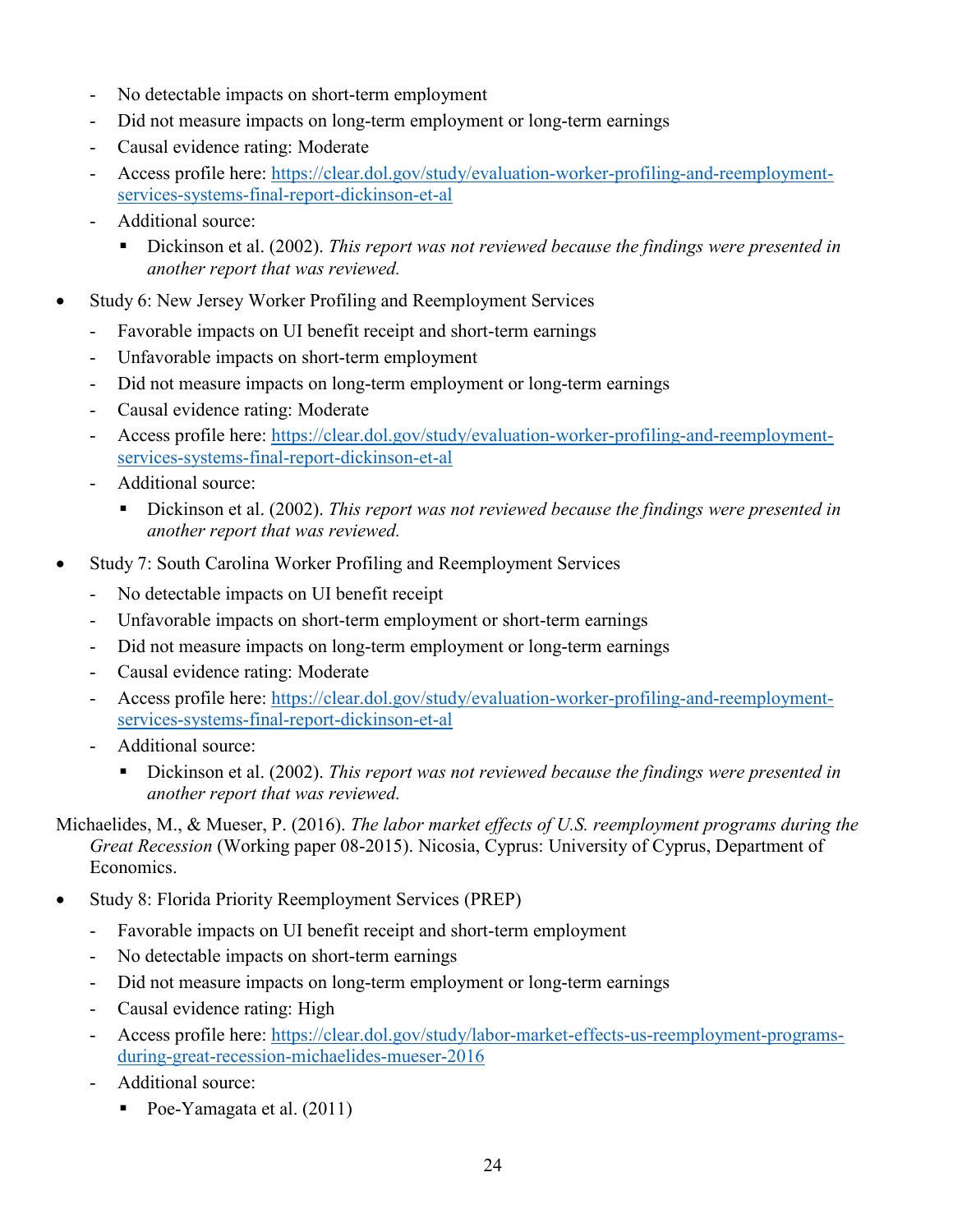## **Not included in the synthesis**

Noel, B. J. (1998). *Two essays on unemployment insurance: Claimant responses to policy changes* (Doctoral dissertation). Retrieved from ProQuest. (Accession No. 304425745).

- Study 9. Kentucky Profiling. *This study was excluded from the synthesis because it received a low causal evidence rating.*
	- Access profile here: [https://clear.dol.gov/study/two-essays-unemployment-insurance-claimant](https://clear.dol.gov/study/two-essays-unemployment-insurance-claimant-responses-policy-changes-comparison-between-0)[responses-policy-changes-comparison-between-0;](https://clear.dol.gov/study/two-essays-unemployment-insurance-claimant-responses-policy-changes-comparison-between-0) [https://clear.dol.gov/study/two-essays](https://clear.dol.gov/study/two-essays-unemployment-insurance-claimant-responses-policy-changes-comparison-between)[unemployment-insurance-claimant-responses-policy-changes-comparison-between](https://clear.dol.gov/study/two-essays-unemployment-insurance-claimant-responses-policy-changes-comparison-between)

## E. More stringent employer contact requirements

**Overview:** UI claimants typically have to engage in job search and contact a certain number of employers to continue receiving unemployment compensation. Some interventions of this type represented more stringent requirements than usual practice: for example, the intervention required more employer contacts, verifying the contacts, or both. Evidence reviewed on this intervention type included four studies with high or moderate causal evidence and two studies with low causal evidence. Results from the latter two were not included in the synthesis because the synthesis only included studies with high or moderate causal evidence ratings.

## **Included in the synthesis**

Behrens, J. (1987). *Evaluation of the perceivable demand list pilot project*. Trenton, NJ: New Jersey Department of Labor.

- Study 1: New Jersey Increased Employer Contact Pilot
	- Favorable impacts on UI benefit receipt
	- Did not estimate impacts on short-term employment, long-term employment, short-term earnings, or long-term earnings
	- Causal evidence rating: High
	- Access profile here: [https://clear.dol.gov/study/evaluation-perceivable-demand-list-pilot-project](https://clear.dol.gov/study/evaluation-perceivable-demand-list-pilot-project-behrens-1987)[behrens-1987](https://clear.dol.gov/study/evaluation-perceivable-demand-list-pilot-project-behrens-1987)

Benus, J., Johnson, T., Klepinger, D., & Joesch, J. (1997). *Evaluation of the Maryland Unemployment Insurance Work Search Demonstration*. Baltimore, MD: Maryland Department of Labor.

- Study 2: Maryland Increased Employer Contact Requirement
	- Favorable impacts on UI benefit receipt
	- No detectable impacts on short-term employment or short-term earnings
	- Did not estimate impacts on long-term employment or long-term earnings
	- Causal evidence rating: High
	- Access profile here: [https://clear.dol.gov/study/evaluation-maryland-unemployment-insurance-work](https://clear.dol.gov/study/evaluation-maryland-unemployment-insurance-work-search-demonstration-benus-et-al-1997)[search-demonstration-benus-et-al-1997](https://clear.dol.gov/study/evaluation-maryland-unemployment-insurance-work-search-demonstration-benus-et-al-1997)
	- Related reports:
		- Klepinger et al. (2002). *This report was not reviewed because the findings were presented in another report that was reviewed.*
- Study 3: Maryland Employer Contact Verification
	- No detectable impacts on UI benefit receipt, short-term employment, or short-term earnings
	- Did not estimate impacts on long-term employment or long-term earnings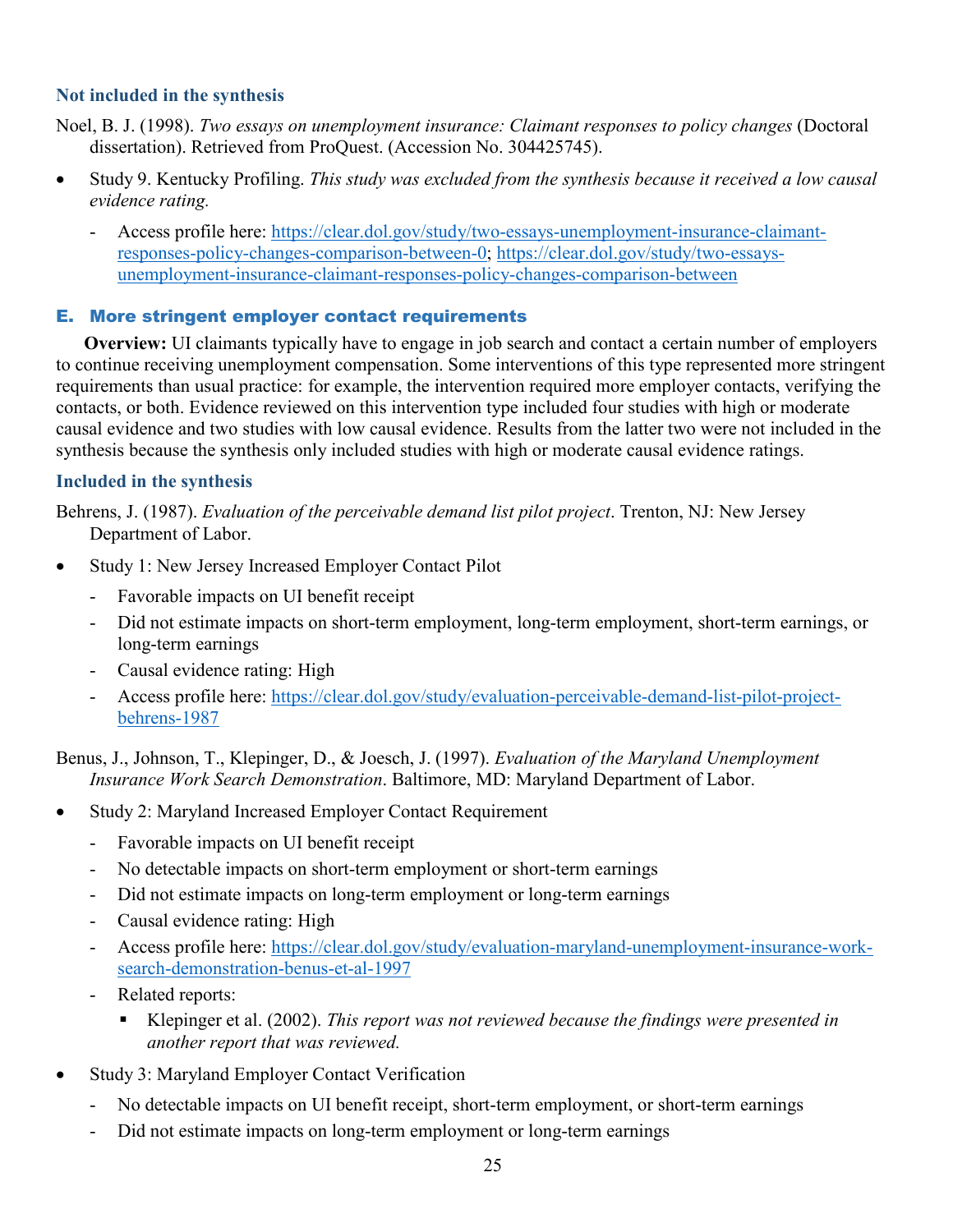- Causal evidence rating: High
- Access profile here: [https://clear.dol.gov/study/evaluation-maryland-unemployment-insurance-work](https://clear.dol.gov/study/evaluation-maryland-unemployment-insurance-work-search-demonstration-benus-et-al-1997)[search-demonstration-benus-et-al-1997](https://clear.dol.gov/study/evaluation-maryland-unemployment-insurance-work-search-demonstration-benus-et-al-1997)
- Related reports:
	- Klepinger et al. (2002). *This report was not reviewed because the findings were presented in another report that was reviewed.*

Johnson, T., & Klepinger, D. (1991). *Evaluation of the impacts of the Washington Alternative Work Search Experiment* (Unemployment Insurance Occasional Paper 91-4). Washington, DC: U.S. Department of Labor, Employment and Training Administration.

- Study 4a: Washington Alternative Work Search New Work Search
	- No detectable impacts on UI benefit receipt, short-term employment, or short-term earnings
	- Did not estimate impacts on long-term employment or long-term earnings
	- Causal evidence rating: High
	- Access profile here: [https://clear.dol.gov/study/evaluation-impacts-washington-alternative-work-search](https://clear.dol.gov/study/evaluation-impacts-washington-alternative-work-search-experiment-johnson-klepinger-1991)[experiment-johnson-klepinger-1991](https://clear.dol.gov/study/evaluation-impacts-washington-alternative-work-search-experiment-johnson-klepinger-1991)
	- Related reports:
		- Johnson and Klepinger (1994). *This report was not reviewed because the findings were presented in another report that was reviewed.*
		- Lachowska, M., Meral, M., & Woodbury, S. (2016). Effects of the unemployment insurance work test on long-term employment outcomes. *Labour Economics, 41,* 246-265.

Lachowska, M., Meral, M., & Woodbury, S. (2016). Effects of the unemployment insurance work test on longterm employment outcomes. *Labour Economics, 41,* 246-265.

- Study 4b: Washington Alternative Work Search New Work Search
	- Favorable impacts on UI benefit receipt and short-term employment
	- No detectable impacts on long-term employment, short-term earnings, or long-term earnings
	- Causal evidence rating: High
	- Access profile here: [https://clear.dol.gov/study/effects-unemployment-insurance-work-test-long-term](https://clear.dol.gov/study/effects-unemployment-insurance-work-test-long-term-employment-outcomes-lachowska-et-al-2016)[employment-outcomes-lachowska-et-al-2016](https://clear.dol.gov/study/effects-unemployment-insurance-work-test-long-term-employment-outcomes-lachowska-et-al-2016)
	- Related reports:
		- Johnson and Klepinger (1991).
		- Johnson and Klepinger (1994). *This report was not reviewed because the findings were presented in another report that was reviewed.*

# **Not included in the synthesis**

Director, S., & Englander, F. (1988). Requiring Unemployment Insurance recipients to register with the Public Employment Service. *Journal of Risk and Insurance, 55*(2), 245-258.

- Study 5: New Jersey Repeal of Mandatory Employment Services Registration. *This study was excluded from the synthesis because it received a low causal evidence rating.*
	- Access profile here: [https://clear.dol.gov/study/requiring-unemployment-insurance-recipients-register](https://clear.dol.gov/study/requiring-unemployment-insurance-recipients-register-public-employment-service-director)[public-employment-service-director](https://clear.dol.gov/study/requiring-unemployment-insurance-recipients-register-public-employment-service-director)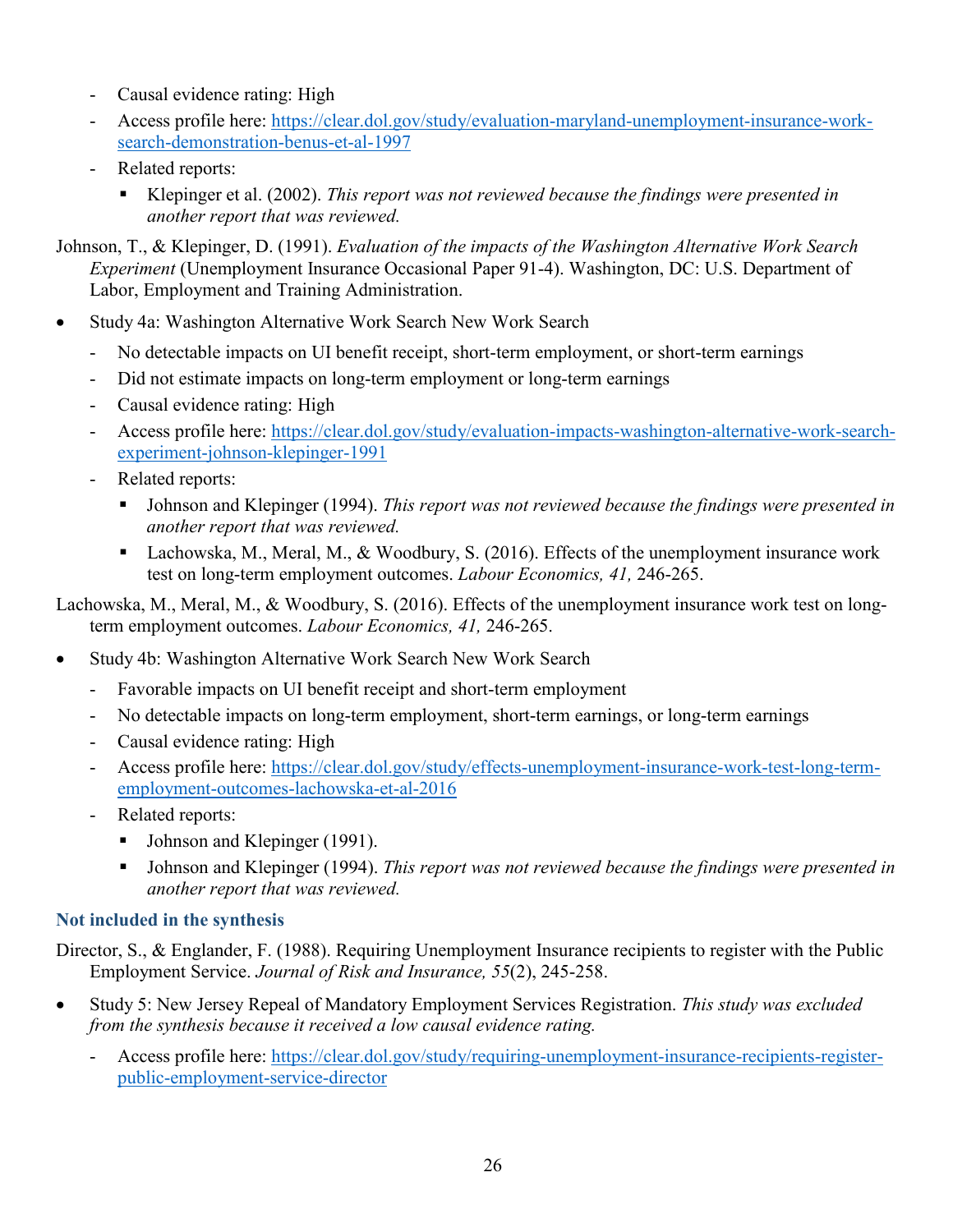Toohey, D. (2015). *Job rationing in recessions: Evidence from work-search requirements*. Newark, DE: University of Delaware.

- Study 6: Statewide policies requiring additional contacts. *This study was excluded from the synthesis because it received a low causal evidence rating.*
	- Access profile here: [https://clear.dol.gov/study/job-rationing-recessions-evidence-work-search](https://clear.dol.gov/study/job-rationing-recessions-evidence-work-search-requirements-toohey-2015)[requirements-toohey-2015](https://clear.dol.gov/study/job-rationing-recessions-evidence-work-search-requirements-toohey-2015)
	- Additional source:
		- Toohey, D. (2014). *Job rationing in recessions: Evidence from work-search requirements*. Newark, DE: University of Delaware. *This report was not reviewed because the findings were presented in another report that was reviewed.*

# F. Less stringent employer contact requirements

**Overview:** UI claimants typically have to engage in job search and contact a certain number of employers to continue receiving unemployment compensation. Some interventions of this type represented less stringent requirements than usual practice: for example, they required fewer or no employer contacts. Evidence reviewed on this intervention type included two studies with high or moderate causal evidence. One study was excluded from the synthesis because it pooled results from studies included in the synthesis and did not constitute a separate study.

# **Included in the synthesis**

Benus, J., Johnson, T., Klepinger, D., & Joesch, J. (1997). *Evaluation of the Maryland Unemployment Insurance Work Search Demonstration*. Baltimore, MD: Maryland Department of Labor.

- Study 1: Maryland No Employer Contact Verification
	- Favorable impacts on short-term employment or short-term earnings
	- No detectable impacts on UI benefit receipt
	- Did not estimate impacts on long-term employment or long-term earnings
	- Causal evidence rating: High
	- Access profile here: [https://clear.dol.gov/study/evaluation-maryland-unemployment-insurance-work](https://clear.dol.gov/study/evaluation-maryland-unemployment-insurance-work-search-demonstration-benus-et-al-1997)[search-demonstration-benus-et-al-1997](https://clear.dol.gov/study/evaluation-maryland-unemployment-insurance-work-search-demonstration-benus-et-al-1997)

Johnson, T., & Klepinger, D. (1991). *Evaluation of the impacts of the Washington Alternative Work Search Experiment* (Unemployment Insurance Occasional Paper 91-4). Washington, DC: U.S. Department of Labor, Employment and Training Administration.

- Study 2a: Washington Alternative Work Search Exception Reporting
	- No detectable impacts on short-term employment or short-term earnings
	- Unfavorable impacts on UI benefit receipt
	- Did not estimate impacts on long-term employment or long-term earnings
	- Causal evidence rating: High
	- Access profile here: [https://clear.dol.gov/study/evaluation-impacts-washington-alternative-work-search](https://clear.dol.gov/study/evaluation-impacts-washington-alternative-work-search-experiment-johnson-klepinger-1991)[experiment-johnson-klepinger-1991](https://clear.dol.gov/study/evaluation-impacts-washington-alternative-work-search-experiment-johnson-klepinger-1991)
	- Related reports:
		- Johnson and Klepinger (1994). *This report was not reviewed because the findings were presented in another report that was reviewed.*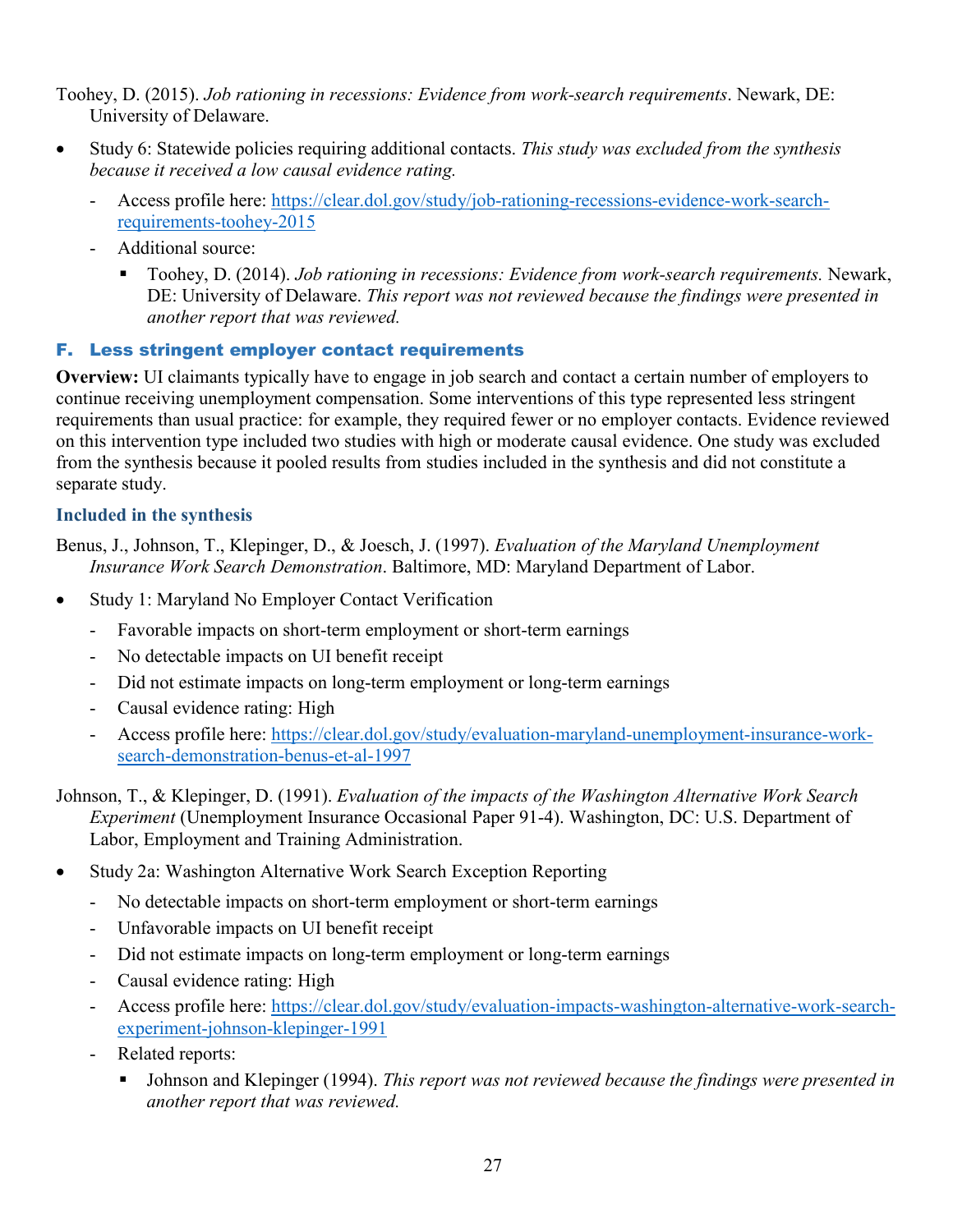- Lachowska, M., Meral, M., & Woodbury, S. (2015). *The effects of eliminating the work search requirement on job match quality and other long-term employment outcomes.* Washington, DC: U.S. Department of Labor.
- Lachowska et al. (2016).

Lachowska, M., Meral, M., & Woodbury, S. (2016). Effects of the unemployment insurance work test on longterm employment outcomes. *Labour Economics, 41,* 246-265.

- Study 2b: Washington Alternative Work Search Exception Reporting
	- No detectable impacts on short-term employment, long-term employment, short-term earnings, or longterm earnings
	- Unfavorable impacts on UI benefit receipt
	- Causal evidence rating: High
	- Access profile here: [https://clear.dol.gov/study/effects-unemployment-insurance-work-test-long-term](https://clear.dol.gov/study/effects-unemployment-insurance-work-test-long-term-employment-outcomes-lachowska-et-al-2016)[employment-outcomes-lachowska-et-al-2016](https://clear.dol.gov/study/effects-unemployment-insurance-work-test-long-term-employment-outcomes-lachowska-et-al-2016)
	- Additional source:
		- Lachowska et al.  $(2015)$
	- Related reports:
		- Johnson and Klepinger (1991)
		- Johnson and Klepinger (1994). *This report was not reviewed because the findings were presented in another report that was reviewed.*

# **Not included in synthesis**

Lachowska, M., Meral, M., & Woodbury, S. (2015). *The effects of eliminating the work search requirement on job match quality and other long-term employment outcomes*. Washington, DC: U.S. Department of Labor.

- Study 2 (pooled results): Washington Alternative Work Search Exception Reporting. *This study was excluded from the synthesis because it pooled results from studies included in the synthesis and did not constitute a separate study.*
	- Access profile here: [https://clear.dol.gov/study/effects-eliminating-work-search-requirement-job-match](https://clear.dol.gov/study/effects-eliminating-work-search-requirement-job-match-quality-and-other-long-term-employment)[quality-and-other-long-term-employment](https://clear.dol.gov/study/effects-eliminating-work-search-requirement-job-match-quality-and-other-long-term-employment)
	- Additional source:
		- Lachowska et al.  $(2016)$
	- Related reports:
		- Johnson and Klepinger (1991)
		- Johnson and Klepinger (1994). *This report was not reviewed because the findings were presented in another report that was reviewed.*

# G. Other interventions

**Overview:** Four studies that primarily represented self-employment or mental health interventions but included reemployment components were reviewed by CLEAR, but they were excluded from the synthesis. Two additional studies that were excluded examined programs that implemented bundles of reemployment interventions; these studies were excluded because they received a low causal evidence rating and the synthesis only included studies with high or moderate causal evidence ratings.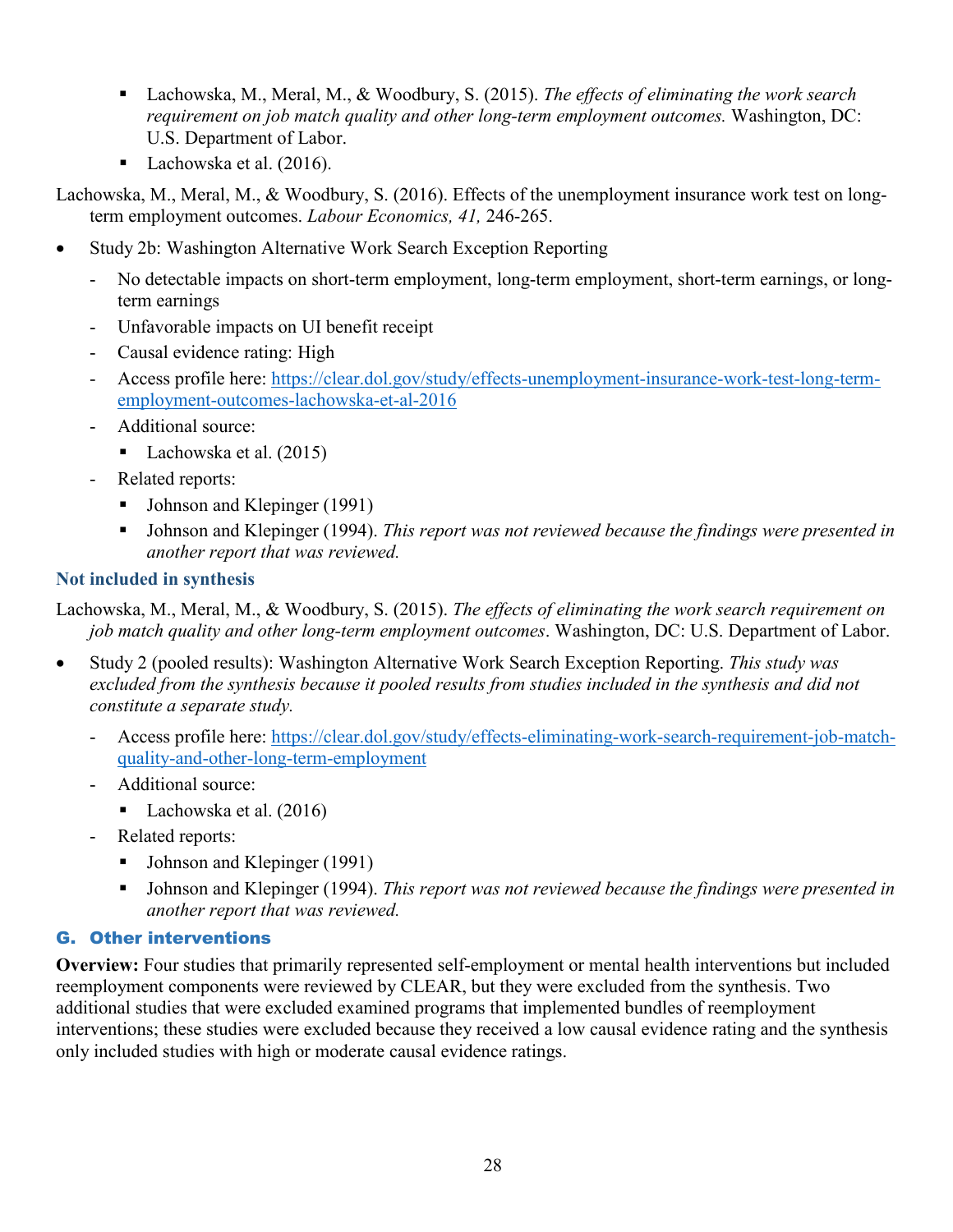#### **Not included in the synthesis**

- Benus, J., Johnson, T., & Wood, M. (1994). *First impact analysis of the Washington State Self-Employment and Enterprise Development (SEED) demonstration* (Unemployment Insurance Occasional Paper 94-1). Washington, DC: U.S. Department of Labor, Employment and Training Administration.
- Study 1a: Washington State Self-Employment and Enterprise Development. *This analysis was excluded from the synthesis because it primarily examined a self-employment intervention.*

- Access profile here: [https://clear.dol.gov/study/first-impact-analysis-washington-state-self](https://clear.dol.gov/study/first-impact-analysis-washington-state-self-employment-and-enterprise-development-seed)[employment-and-enterprise-development-seed](https://clear.dol.gov/study/first-impact-analysis-washington-state-self-employment-and-enterprise-development-seed) 

Benus, J., Johnson, T., Wood, M, & Grover, N. (1994). *Self-employment as a reemployment option: Demonstration results and national legislation* (Unemployment Insurance Occasional Paper 94-3). Washington, DC: U.S. Department of Labor, Employment and Training Administration.

- Study 1b: Washington State Self-Employment and Enterprise Development. *This analysis was excluded from the synthesis because it primarily examined a self-employment intervention.*
	- Access profile here: [https://clear.dol.gov/study/self-employment-reemployment-option-demonstration](https://clear.dol.gov/study/self-employment-reemployment-option-demonstration-results-and-national-legislation-benus-et-al)[results-and-national-legislation-benus-et-al](https://clear.dol.gov/study/self-employment-reemployment-option-demonstration-results-and-national-legislation-benus-et-al)
- Study 2: Massachusetts Enterprise Project. *This study was excluded from the synthesis because it primarily examined a self-employment intervention.*
	- Access profile here: [https://clear.dol.gov/study/self-employment-reemployment-option-demonstration](https://clear.dol.gov/study/self-employment-reemployment-option-demonstration-results-and-national-legislation-benus-et-al)[results-and-national-legislation-benus-et-al](https://clear.dol.gov/study/self-employment-reemployment-option-demonstration-results-and-national-legislation-benus-et-al)

Jacobson, L., & Petta, I. (2000). *Measuring the Effect of Public Labor Exchange (PLX) referrals and placements in Washington and Oregon*. Olympia, WA: Washington State Employment Security Department.

- Study 3: Washington and Oregon Labor Exchange. *This study was excluded from the synthesis because it received a low causal evidence rating.*
	- Access profile here: [https://clear.dol.gov/study/measuring-effect-public-labor-exchange-plx-referrals](https://clear.dol.gov/study/measuring-effect-public-labor-exchange-plx-referrals-and-placements-washington-and-oregon)[and-placements-washington-and-oregon](https://clear.dol.gov/study/measuring-effect-public-labor-exchange-plx-referrals-and-placements-washington-and-oregon)

Needels, K., Corson, W., & Van Noy, M. (2002). *Evaluation of the Significant Improvement Demonstration grants for the provision of reemployment services for UI claimants.* Unpublished manuscript. Retrieved from [https://www.doleta.gov/reports/searcheta/occ/papers/UI\\_final.pdf.](https://www.doleta.gov/reports/searcheta/occ/papers/UI_final.pdf)

- Study 4: Significant Improvement Demonstrations. *This study was excluded from the synthesis because it received a low causal evidence rating.*
	- Access profile here: [https://clear.dol.gov/study/evaluation-significant-improvement-demonstration](https://clear.dol.gov/study/evaluation-significant-improvement-demonstration-grants-provision-reemployment-services-ui-0)[grants-provision-reemployment-services-ui-0](https://clear.dol.gov/study/evaluation-significant-improvement-demonstration-grants-provision-reemployment-services-ui-0)
- Vinokur, A., Price, R., Caplan, R., van Ryn, M., & Curran, J. (1995). The JOBS I preventive intervention for unemployed individuals: Short- and long-term effects on reemployment and mental health. In L.R. Murphy, J.J. Hurrell, Jr., S.L. Sauter, & G.P. Keita (Eds.), *Job stress interventions* (pp. 125-138). Washington, DC: American Psychological Association.
- Study 5a: Michigan Prevention Research Center JOBS I. *This study was excluded because it primarily examined a mental health intervention.*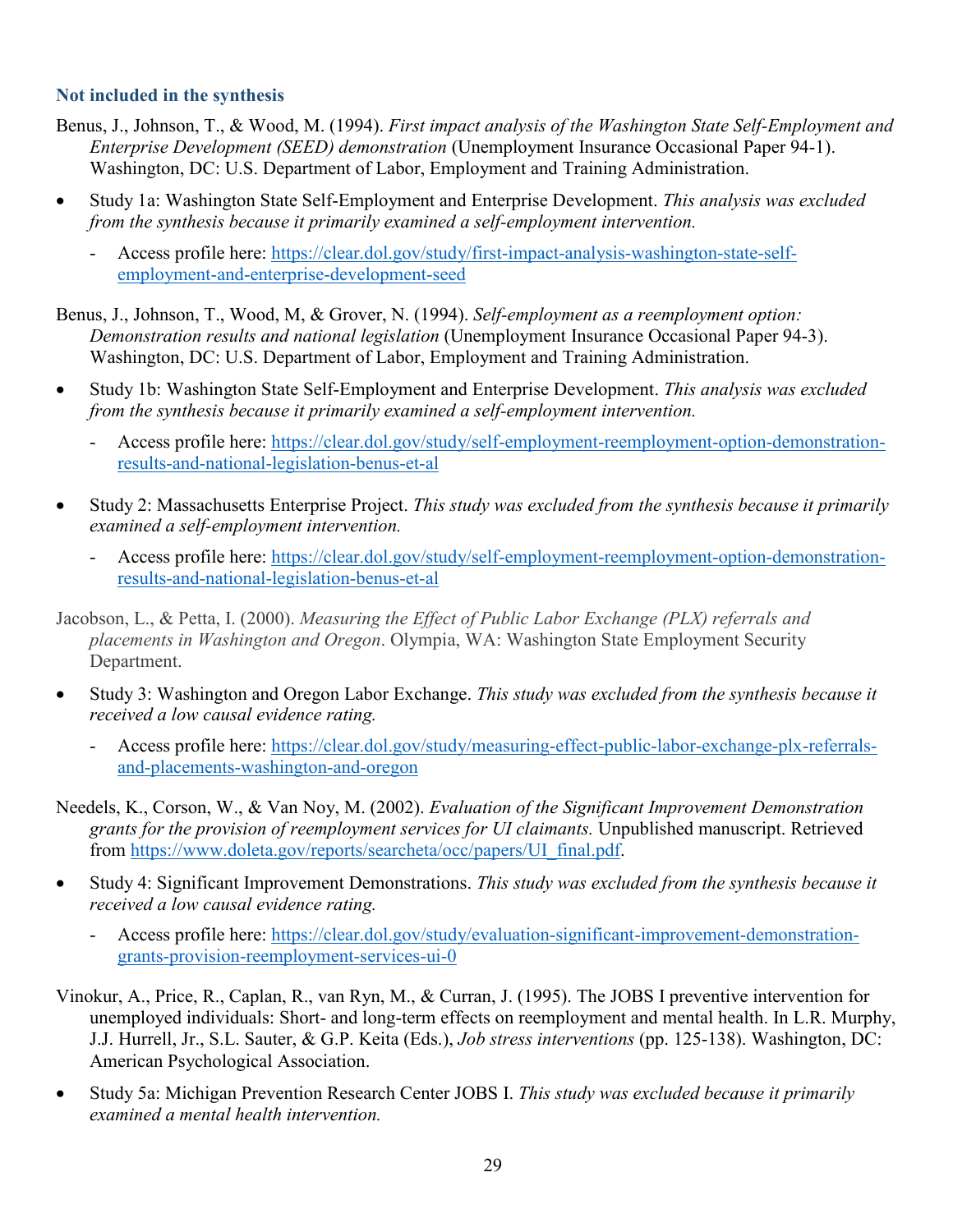- Access profile here: [https://clear.dol.gov/study/jobs-i-preventive-intervention-unemployed-individuals](https://clear.dol.gov/study/jobs-i-preventive-intervention-unemployed-individuals-short-and-long-term-effects-reemployment)[short-and-long-term-effects-reemployment](https://clear.dol.gov/study/jobs-i-preventive-intervention-unemployed-individuals-short-and-long-term-effects-reemployment)
- Additional source:
	- Caplan, R., Vinokur, A., Price, R., & van Ryn, M. (1989). Job seeking, reemployment, and mental health: A randomized field experiment in coping with job loss. *Journal of Applied Psychology, 74*(5), 759-769. *This report was not reviewed because the findings were presented in another report that was reviewed.*

Vinokur, A., Schul, Y., Vuori, J., & Price, R. (2000). Two years after a job loss: Long-term impact of the JOBS Program on reemployment and mental health. *Journal of Occupational Health Psychology, 5*(1), 32-47.

- Study 6: Michigan Prevention Research Center JOBS II. *This study was excluded because it primarily examined a mental health intervention.*
	- Access profile here: [https://clear.dol.gov/study/two-years-after-job-loss-long-term-impact-jobs](https://clear.dol.gov/study/two-years-after-job-loss-long-term-impact-jobs-program-reemployment-and-mental-health-vinokur)[program-reemployment-and-mental-health-vinokur](https://clear.dol.gov/study/two-years-after-job-loss-long-term-impact-jobs-program-reemployment-and-mental-health-vinokur)
	- Additional source:
		- Vinokur, A., Price, R., & Schul Y. (1995). Impact of the JOBS intervention on unemployed workers varying in risk for depression. *American Journal of Community Psychology, 23*(1), 39–74. *This report was not reviewed because the findings were presented in another report that was reviewed.*

Vinokur, A., van Ryn, M., Gramlich, E., & Price, R. (1991). Long-term follow-up and benefit-cost analysis of the Jobs Program. *Journal of Applied Psychology, 76(2)*, 213-219.

- Study 5b: Michigan Prevention Research Center JOBS I. *This study was excluded because it primarily examined a mental health intervention.*
	- Access profile here: [https://clear.dol.gov/study/long-term-follow-and-benefit-cost-analysis-jobs](https://clear.dol.gov/study/long-term-follow-and-benefit-cost-analysis-jobs-program-vinokur-et-al-1991)[program-vinokur-et-al-1991](https://clear.dol.gov/study/long-term-follow-and-benefit-cost-analysis-jobs-program-vinokur-et-al-1991)
	- Additional sources:
		- Caplan et al. (1989). *This report was not reviewed because the findings were presented in another report that was reviewed.*
		- Vinokur et al.  $(1995)$